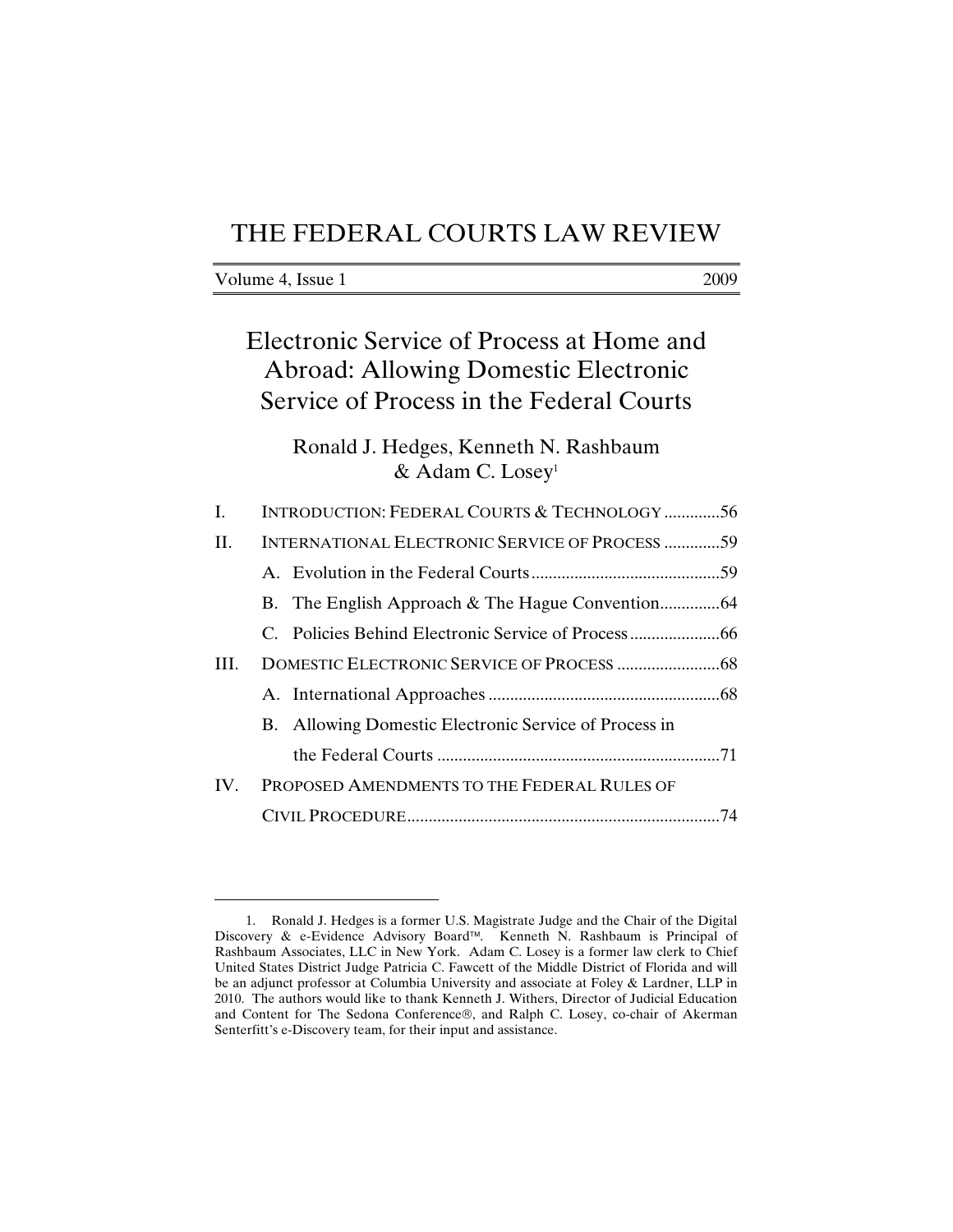#### I. INTRODUCTION: FEDERAL COURTS & TECHNOLOGY

Supposing however that the Act had said in terms, that though a person sued in the island [of Tobago] had never been present within the jurisdiction, yet that it should bind him upon proof of nailing up the summons at the Court door; how could that be obligatory upon the subjects of other countries? Can the island of Tobago pass a law to bind the rights of the whole world? Would the world submit to such an assumed jurisdiction?<sup>2</sup>

"Everything old is new again."3

Currently, electronic service of  $process<sup>4</sup>$  is only available in federal practice under Federal Rule of Civil Procedure 4(f)(3). It is permitted only in the context of "Serving an Individual in a Foreign Country."5 This article proposes amendments to the Federal Rules of Civil Procedure (Federal Rules) allowing domestic electronic service of process. When the Federal Rules were first drafted, the typewriter and telephone were on the cutting edge of communications technology.<sup>6</sup> Personal computers and email<sup>7</sup> did not exist.<sup>8</sup> In recent years, computing technology has revolutionized the way people live,

6. The Federal Rules were adopted in 1938, long before the advent of the personal computer and electronic discovery issues. *See* Joseph Gallagher, *E-Ethics: The Ethical Dimension of the Electronic Discovery Amendments to the Federal Rules of Civil Procedure*, 20 GEO. J. LEGAL ETHICS 613, 613 (2007) ("[I]nitially adopted in 1938, the Federal Rules of Civil Procedure . . . were crafted at a time when the sole discovery device available to litigants at law was the deposition.").

<sup>2.</sup> Buchanan v. Rucker, (1808) 103 Eng. Rep. 546 (K.B.) (Ellenborough, C.J.).

<sup>3.</sup> PETER ALLEN, *Everything Old is New Again*, *on* THE VERY BEST OF PETER ALLEN: THE BOY FROM DOWN UNDER (A&M Records 2004).

<sup>4.</sup> The term "electronic service of process" is used throughout this article to refer to electronic service of process upon individuals, in both the domestic and international context.

<sup>5</sup>*. Compare* FED. R. CIV. P. 4(f)(3) (allowing electronic service of process in foreign countries "by other means not prohibited by international agreement, as the court orders"), *with* FED. R. CIV. P. 4(e) (providing no other means of accomplishing proper service, thus preventing electronic service).

<sup>7.</sup> The Supreme Court often uses both "email" and "e-mail" within the same opinion. *See* United States v. Williams, 128 S. Ct. 1830, 1845 (2008); *see also* Donald E. Knuth, *Email (let's drop the hyphen)*, http://www-csfaculty.stanford.edu/~knuth/email.html (last visited Oct. 20, 2009) (noting that English words are often spelled with a hyphen when newly coined, but the hyphen is dropped once the words become widely used). *Compare* Fed. Election Comm'n v. Wis. Right to Life, Inc., 551 U.S. 449, 473 (2007) (using email), *with Williams*, 128 S. Ct. at 1845 (using e-mail).

<sup>8.</sup> While email has arguably been around since the late 1960s, email did not exist in its modern form until 1972, when an engineer named Ray Tomlinson chose the "@" symbol for email addresses and wrote software to send the first network email. *See* Barry M. Leiner et. al., *A Brief History of the Internet*, Jan. 23, 1999, http://arxiv.org/html/cs/9901011v1 (last visited Oct. 20, 2009).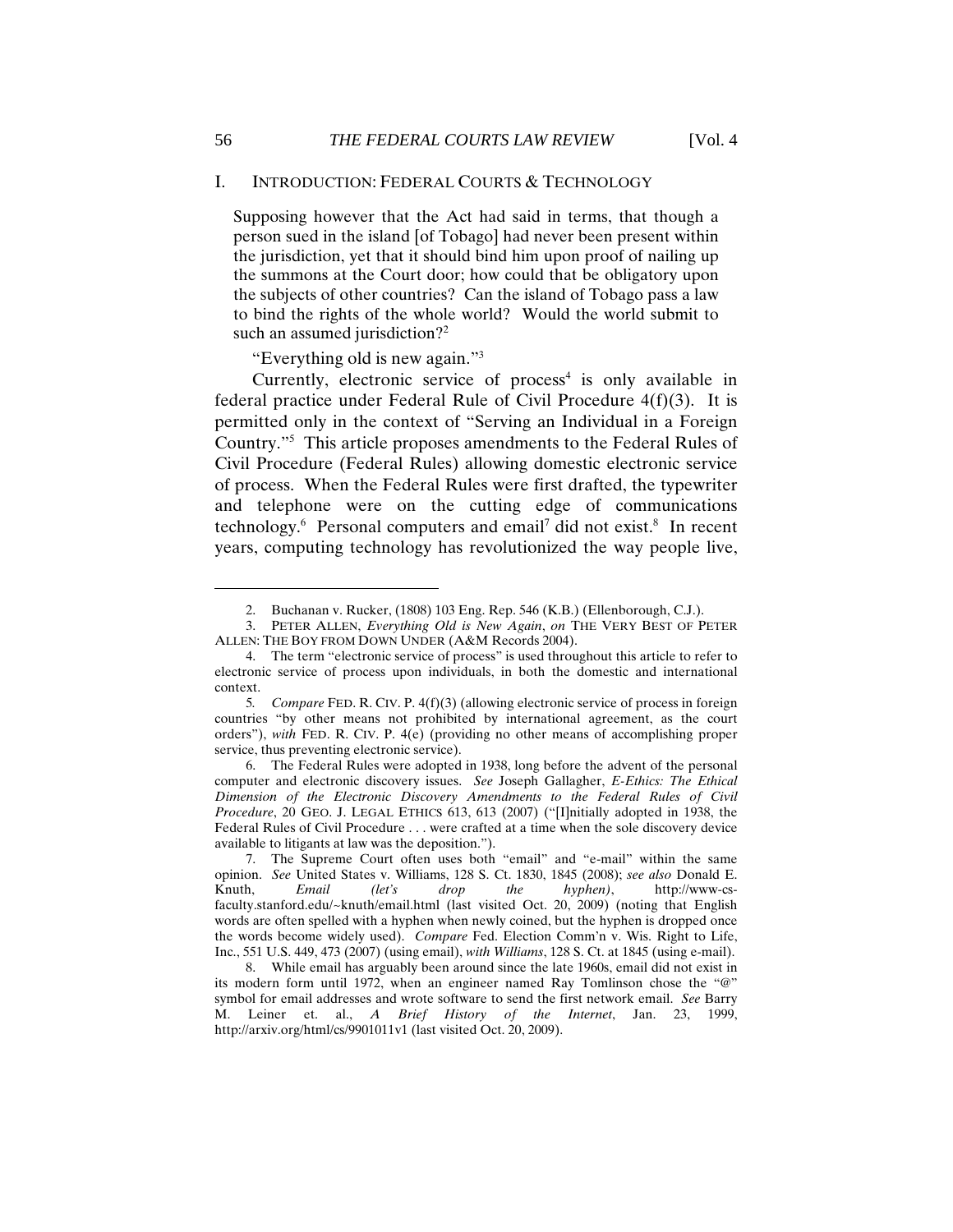communicate, and conduct business.<sup>9</sup> The format of most business communications—and a great deal of social interaction—would be completely alien to the drafters of the Federal Rules. Email and other methods of electronic communication have irreversibly affected the way we exchange information with one another. The Federal Rules addressing service of process need to be rethought, much as they were amended in 2006, to keep pace with the transition of discovery from paper to electronically stored information.

"Email combines the accountability of a pen-and-ink letter with the convenience of a phone call,"10 and it can be instantly accessed from a computer anywhere in the world. Some argue that the existence of these two qualities—accountability and convenience—in a single method of communication is risky, and that "email is more like a dangerous power tool than like a harmless kitchen appliance [and] many, perhaps most, of us have suffered the equivalent of burns, lost fingers, electric shocks, and bone fractures."<sup>11</sup> The number of emails sent and received daily, about 60 billion in  $2006$ ,<sup>12</sup> is exponentially greater than the amount of letters sent in the same period of time.13 However, email is but one form of electronic communication. Instant messages, $^{14}$  blogs, $^{15}$  social networking websites,<sup>16</sup> and other technologically sophisticated methods of

 $\overline{a}$ 

\_web2.pdf (noting that total U.S. mail volume in 2008 was "almost 203 billion" pieces of mail).

<sup>9</sup>*. See* Stephen J. Snyder & Abigail E. Crouse, *Applying Rule 1 in the Information Age*, 4 SEDONA CONF. J. 165, 167 (2003) ("Computers have revolutionized the way people live and do business . . . and email has revolutionized the way people communicate.").

<sup>10</sup>*. See* Adam C. Losey, Note, *Clicking Away Confidentiality: Workplace Waiver of Attorney-Client Privilege*, 60 FLA. L. REV. 1179, 1186 (2008)

<sup>11.</sup> Janet Malcolm, *Pandora's Click*, N.Y. REV. OF BOOKS, Sept. 27, 2007 at 8 (reviewing DAVID SHIPLEY & WILL SCHWALBE, SEND: THE ESSENTIAL GUIDE TO EMAIL FOR OFFICE AND HOME (2007)).

<sup>12</sup>*. 60 Billion Emails Sent Daily Worldwide*, REUTERS, Apr. 26, 2006, *available at*  http://news.cnet.co.uk/software/0,39029694,49265163,00.htm.

<sup>13</sup>*. See* JOHN MAZZONE & JOHN PICKETT, U.S. POSTAL SERVICE, THE HOUSEHOLD DIARY STUDY, MAIL USE & ATTITUDES IN FY 2008, at 13 (2008), *available at* http://www.usps.com/householddiary/\_pdf/USPS\_HDS\_FY08\_FINAL\_PUBLIC

<sup>14</sup>*. E.g.*, United States v. Kaye, 451 F. Supp. 2d 775, 776 n.2 (E.D. Va. 2006) ("As its name describes, an 'instant message' is a one-on-one communication whereby two parties are able to engage in real-time dialogue by typing messages to one another and sending/receiving the messages almost instantly.").

<sup>15.</sup> Quixtar Inc. v. Signature Mgmt. Team, LLC, 566 F. Supp. 2d 1205, 1209 n.3 (D. Nev. 2008) (A blog is "[a] frequently updated web site consisting of personal observations, excerpts from other sources, etc.").

<sup>16.</sup> Doe v. MySpace, Inc., 528 F.3d 413, 415 (5th Cir. 2008) ("Online social networking is the practice of using a Web site or other interactive computer service to expand one's business or social network.").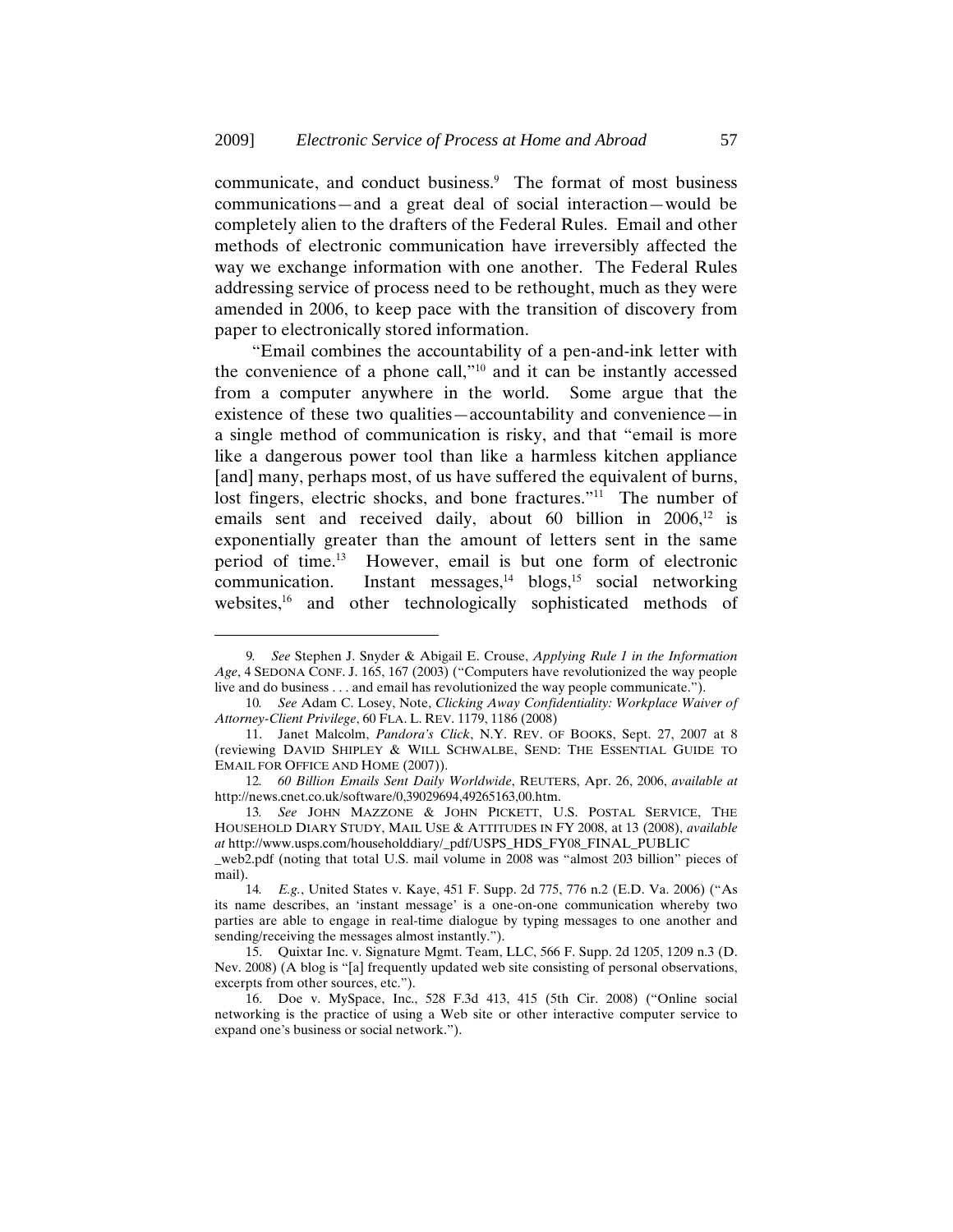communication are no longer the exclusive domain of technophiles and college students. Such tools are quickly becoming ubiquitous in social interaction and commerce.

Social networking technologies have even been allowed in federal courts. United States District Judge J. Thomas Marten recently allowed reporters to use the micro-blogging service Twitter to provide constant updates from a racketeering gang trial.17 However, not all courts have allowed streaming Internet coverage of courtroom proceedings. In early 2009, the First Circuit Court of Appeals prohibited streaming Internet coverage of a hearing in a recording industry case against a university student accused of illegal file sharing.<sup>18</sup>

While the law hardly advances at the speed of technology, federal courts have adapted to new technology. There is a bevy of precedent for amending the Federal Rules to keep up with technology. In 2002, pursuant to the E-Government Act, $^{19}$  federal courts nationwide created Internet websites. These websites contain, among other things, court rules, docket information for each case, written opinions issued by the court in a text-searchable format, access to documents that are filed in electronic form, and access to those filed in paper form and converted to electronic form. Courts that are not required to establish a web presence by the E-Government Act, such as the United States Tax Court, have voluntarily complied with the provisions of the E-Government  $Act^{20}$  due to the recognized value of an established web presence.

Another example of federal courts adapting to communications technology is the nationwide use of electronic filing. "[Electronic filing systems] are now in use in 99% of the federal courts." 21 The use of this electronic filing system "not only replaces the courts' old electronic docketing and case management systems, but also provides

<sup>17.</sup> Roxana Hegeman, *Twitter Use Allowed In A Federal Court* (Mar. 6, 2009), *available at* http://www.redorbit.com/news/display/?id=1650430.

<sup>18.</sup> Debbie Rosenbaum, *First Circuit Bans Webcast in Trial Court*, HARV. J.L. & TECH., Apr. 2009, *available at* http://jolt.law.harvard.edu/digest/copyright/in-re-sony-bmgmusic-entertainment-et-al.

<sup>19</sup>*. See* Paperwork Reduction Act, Pub. L. No. 107-347, 116 Stat. 2910 (2002) (codified at 44 U.S.C. § 3501 (Supp. 2004)).

<sup>20</sup>*. See* Press Release, John O. Colvin, Chief Judge, United States Tax Court, Notice of Proposed Amendments to Rules, at 5 (Jan. 16, 2007), http://www.ustaxcourt.gov/ press/011607.pdf.

<sup>21.</sup> U.S. Courts, Case Management/Electronic Case Files (CM/ECF), http://www.waeb.uscourts.gov/CM-ECF/CM-ECF.USCourts.Press.Release.pdf (last visited Sept. 27, 2009).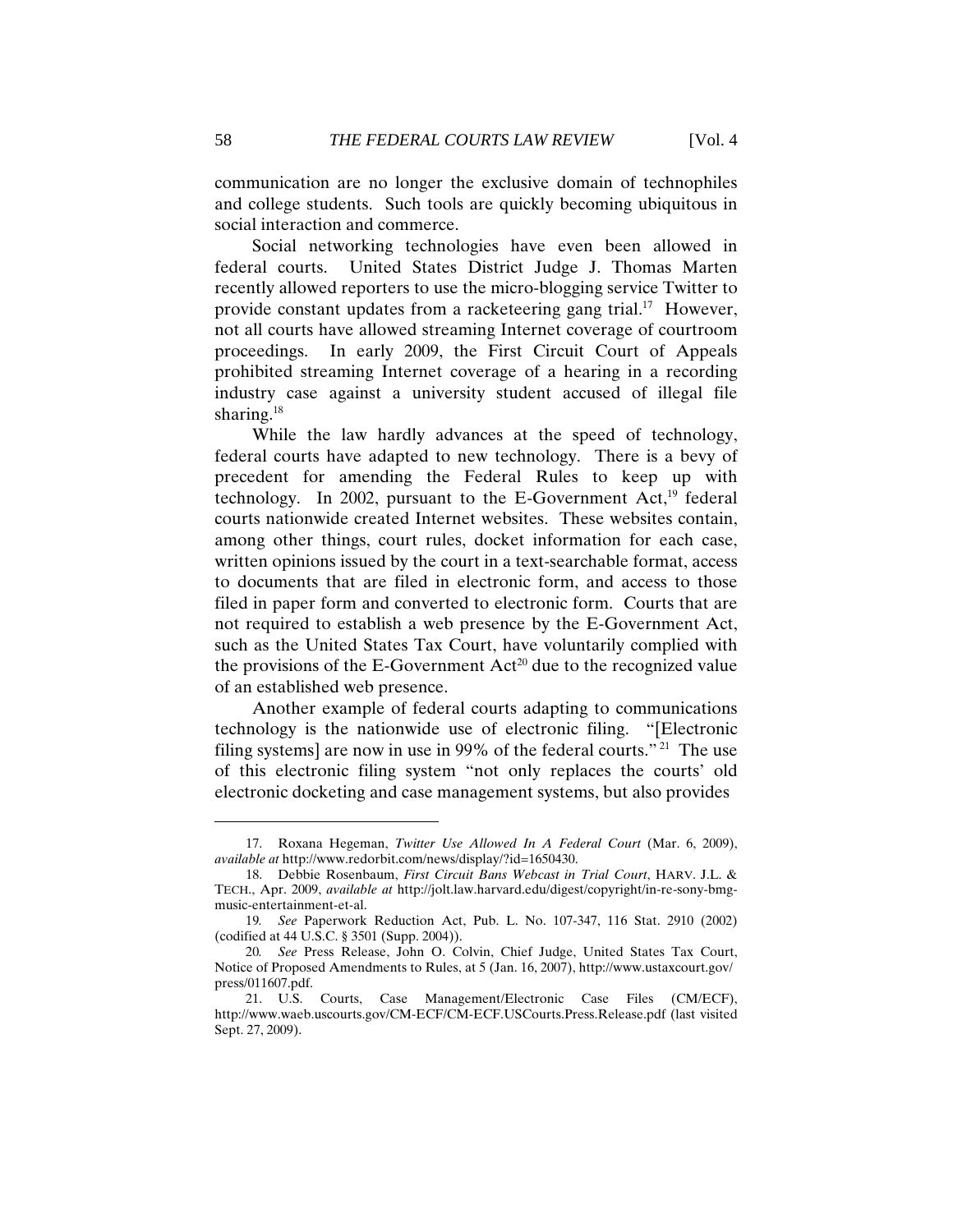courts the option to have case file documents in electronic format, and to accept filings over the Internet."22

[T]he adoption of electronic filing and access by the federal courts was not just motivated by efficiency, but also by a recognition that such a system would make the courts more accessible to the public and make court filings equally available despite geographic limitations. There is a reason why the federal case docket database is called PACER: Public Access to Court Electronic Records.23

From the universal adoption of electronic filing, it is clear that federal courts are moving toward an understanding that electronic communications are now the default and predominate form of nonverbal communication in the United States.

Federal courts see the many advantages of using electronic communications in lieu of pen-and-ink pleadings. Indeed, international service by electronic means is already accepted in federal courts, as well as some jurisdictions outside the United States. Filing by electronic means is now the default by virtue of its ease, convenience, and cost-effectiveness. Service by electronic media is an idea that has now come of age.

This Article proposes amendments to the Federal Rules of Civil Procedure to allow domestic electronic service of process. Part II of this Article discusses service of process on foreign nationals via electronic communications. Part III advocates amending the Federal Rules to allow domestic electronic service of process in a manner akin to international service of process. Part IV contains proposed amendments to the Federal Rules that would allow domestic electronic service of process, with some limitations.

#### II. INTERNATIONAL ELECTRONIC SERVICE OF PROCESS

#### *A. Evolution in the Federal Courts*

The rationale behind allowing international electronic service of process forms the foundational support for amending the Federal Rules to allow domestic electronic service of process. Thus, an analysis of international electronic service of process is the logical starting point in considering the wisdom of amending the rules.

<sup>22</sup>*. Id.*

<sup>23.</sup> Lisa C. Wood & Marco J. Quina, *The Perils of Electronic Filing and Transmission of Documents*, 22 ANTITRUST 91, 95 (2008).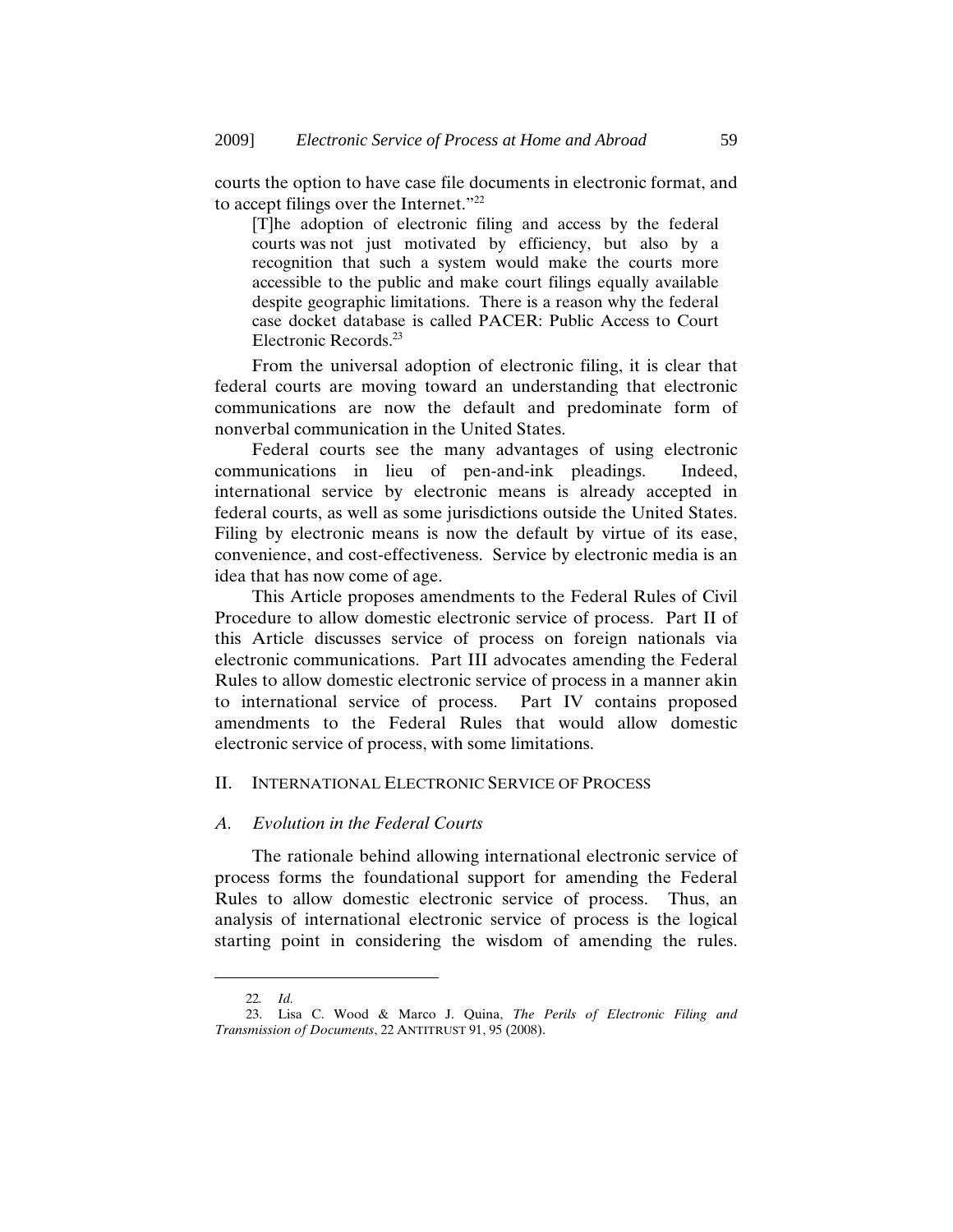International service of process must comply with the flexible standard set out in Federal Rule  $4(f)^{24}$  and comport with constitutional notions of due process. A method of service of process comports with constitutional notions of due process if it is reasonably calculated, under all the circumstances, to apprise interested parties of the pendency of the action and afford them an opportunity to present their objections.25 Electronic service of process via email is permitted in federal courts under Federal Rule 4(f)(3), albeit only under court direction and in the context of international service.

As far back as 1980, federal courts have allowed electronic service of process. In *New England Merchants National Bank v. Iran*  Power Generation and Transmission Co.,<sup>26</sup> a group of American plaintiffs were unable to serve process on Iranian defendants as a result of the diplomatic breakdown between the United States and Iran.27 The district court ordered service of process via telex, a form of electronic communication now obsolete, stating that:

I am very cognizant of the fact that the procedure which I have ordered in these cases has little or no precedent in our jurisprudence. Courts, however, cannot be blind to changes and advances in technology. No longer do we live in a world where communications are conducted solely by mail carried by fast sailing clipper or steam ships. Electronic communication via satellite can and does provide instantaneous transmission of notice and information. No longer must process be mailed to a defendant's door when he can receive complete notice at an electronic terminal inside his very office, even when the door is steel and bolted shut.<sup>28</sup>

In 2000, the United States Bankruptcy Court for the Northern District of Georgia was the first federal court to authorize international service of process via email.29 Other federal courts later

<sup>24.</sup> Federal Rule  $4(f)(3)$  allows international service of process "by other means not prohibited by international agreement, as the court orders," which permits a Federal court to allow creative methods of service, so long as they continue to satisfy constitutional due process concerns. *See* FED. R. CIV. P. 4(f)(3).

<sup>25. &</sup>quot;To be sure, the Constitution does not require any particular means of service of process, only that the method selected be reasonably calculated to provide notice and an opportunity to respond." Rio Props., Inc. v. Rio Int'l Interlink, 284 F.3d 1007, 1017 (9th Cir. 2002) (citing Mullane v. Cent. Hanover Bank & Trust Co., 339 U.S. 306, 314 (1950)); *see also* Ronald J. Hedges, Kenneth N. Rashbaum & Adam C. Losey, *Virtual Jurisdiction: Does International Shoe Fit in the Age of the Internet?*, 9 DIGITAL DISCOVERY & E-EVIDENCE (BNA) 31, 53, 54 (Feb. 1, 2009).

<sup>26. 495</sup> F. Supp. 73, 76 (S.D.N.Y. 1980).

<sup>27</sup>*. Id.* at 75-76.

<sup>28</sup>*. Id.* at 81.

<sup>29</sup>*. See In re* Int'l Telemedia Assocs., Inc., 245 B.R. 713, 720 n.5 (Bankr. N.D. Ga.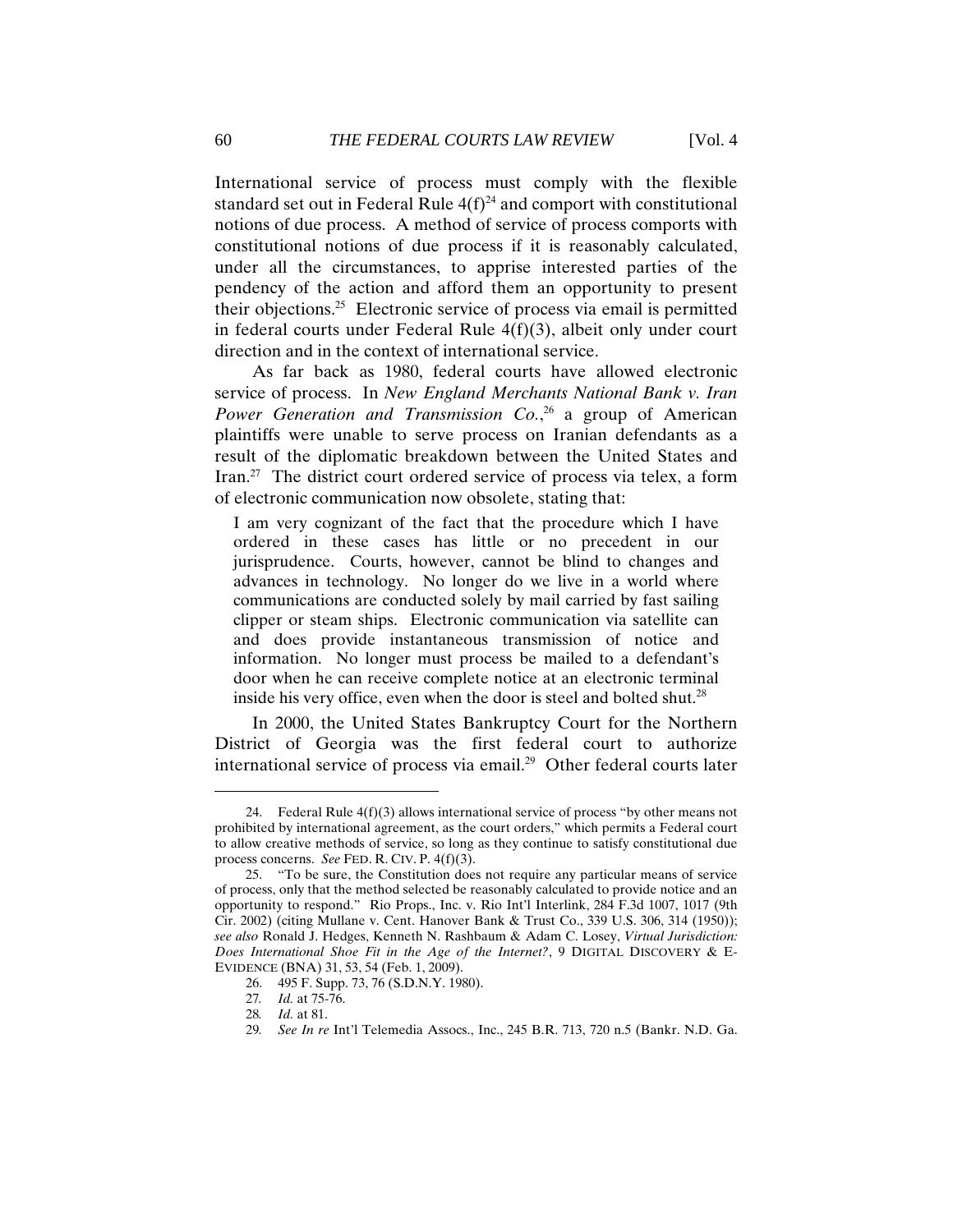followed suit.30 The landmark federal appellate decision involving international email service is *Rio Properties, Inc. v. Rio International Interlink*<sup>31</sup>, where the court discussed the concept of electronic service:

We acknowledge that we tread upon untrodden ground. The parties cite no authority condoning service of process over the Internet or via e-mail, and our own investigation has unearthed no decisions by the United States Courts of Appeals dealing with service of process by e-mail and only one case anywhere in the federal courts. Despite this dearth of authority, however, we do not labor long in reaching our decision. Considering the facts presented by this case, we conclude not only that service of process by e-mail was proper—that is, reasonably calculated to apprise RII of the pendency of the action and afford it an opportunity to respond—but in this case, it was the method of service most likely to reach RII.

To be sure, the Constitution does not require any particular means of service of process, only that the method selected be reasonably calculated to provide notice and an opportunity to respond (citation omitted). In proper circumstances, this broad constitutional principle unshackles the federal courts from anachronistic methods of service and permits them entry into the technological renaissance.32

In *Rio Properties*, the plaintiff owned and operated a Las Vegas casino, and held several registered trademarks in the name of casinos and other operations.<sup>33</sup> To expand its Internet presence, Rio Properties registered the domain www.playrio.com.<sup>34</sup> Rio Properties later became aware of Rio International, a Costa Rican entity operating an Internet gaming business.35 Rio Properties then sent a letter to Rio International, demanding that it shut down its Internet gaming website. Rio International eventually complied.36

However, "[a]pparently not ready to cash in its chips, [Rio

<sup>2000) (&</sup>quot;[T]he Court's Order Authorizing Service constitutes the first time that service of process by electronic mail has been authorized in a case pending in the United States.").

<sup>30</sup>*. See In re* LDK Solar Secs. Litig., No. C 07-05182 WHA, slip op. at 6 (N.D. Cal. June 12, 2008); Bank Julius Baer & Co. v. Wikileaks, No. C 08-00824 JSW, slip op. at 4 (N.D. Cal. Feb. 13, 2008); Williams v. Adver. Sex LLC., 231 F.R.D. 483, 488 (N.D. W. Va. 2005); Nanya Tech. Corp. v. Fujitsu Ltd., No. 06-00025, slip op. at 8 (D. Guam Jan. 26,  $2007$ ).<br>31.

<sup>31. 284</sup> F.3d 1007, 1013 (9th Cir. 2002).

<sup>32</sup>*. Id*. at 1017.

<sup>33</sup>*. Id*. at 1012.

<sup>34</sup>*. Id*.

<sup>35</sup>*. Id*.

<sup>36</sup>*. Id*.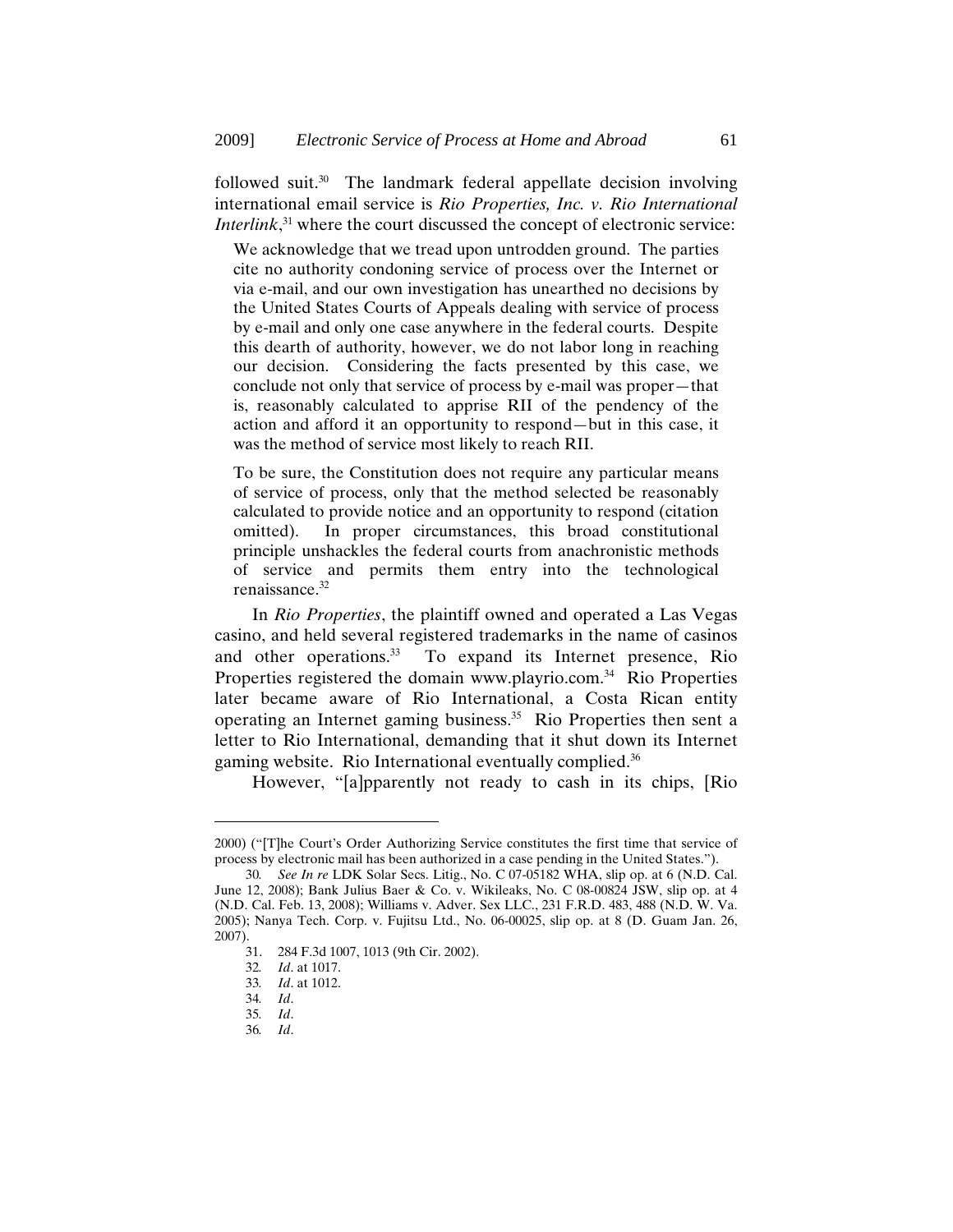International] soon activated the URL http://www.betrio.com to host an identical sports gambling operation."37 Rio Properties quickly sued for trademark infringement, but was unable to locate Rio International in the United States or Costa Rica, or serve process on the international courier that Rio International had designated as its address when registering its website.38

Stymied, Rio Properties sought alternate service of process, and the district court ordered service via the e-mail address, email@betrio.com, provided on Rio International's website.<sup>39</sup> Next, counsel for Rio Properties served Rio International via email.<sup>40</sup> Rio International appealed the district court's order allowing email service.<sup>41</sup> The Ninth Circuit affirmed the trial court's order.<sup>42</sup>

Email service is appropriately ordered by a court when it is not prohibited by international agreement<sup>43</sup> and is reasonably calculated to provide notice and an opportunity to respond.44 In *Rio Properties*, the court looked to the facts and determined that email service was warranted as Rio International set up a business model where it could only be reached by email.45 Thus, an email to Rio International's email address (its sole communications avenue for the world-at-large) was "reasonably calculated" to reach Rio International.<sup>46</sup> Rio *Properties*, carrying the torch of *New England Merchants*, acknowledged the necessity of adapting traditional concepts of service of process to the modern world.

Still, using the *Rio Properties* standard, some courts later concluded that international service via email may not satisfy due process concerns in situations where there is a reasonable chance the email would never reach the defendant. In *Ehrenfeld v. Salim A Bin Mahfouz*, 47 the court distinguished the facts from those in *Rio Properties*48 and refused to authorize email service because the

38*. Id*. at 1013.

<sup>37</sup>*. Rio Properties*, 284 F.3d. at 1012 (emphasis removed).

<sup>39</sup>*. Id*.

<sup>40</sup>*. Id*.

<sup>41</sup>*. Id*. at 1014.

<sup>42</sup>*. Id*. at 1017.

<sup>43</sup>*. Id.* at 1014.

<sup>44</sup>*. Id.* at 1017.

<sup>45</sup>*. Id.* at 1018.

<sup>46</sup>*. Id*.

<sup>47.</sup> No. 04 Civ. 9641(RCC), 2005 WL 696769, at \*3 (S.D.N.Y. Mar. 23, 2005).

<sup>48</sup>*. Id.* ("Although courts have upheld service via e-mail, those cases involved email addresses undisputedly connected to the defendants and that the defendants used for business purposes.").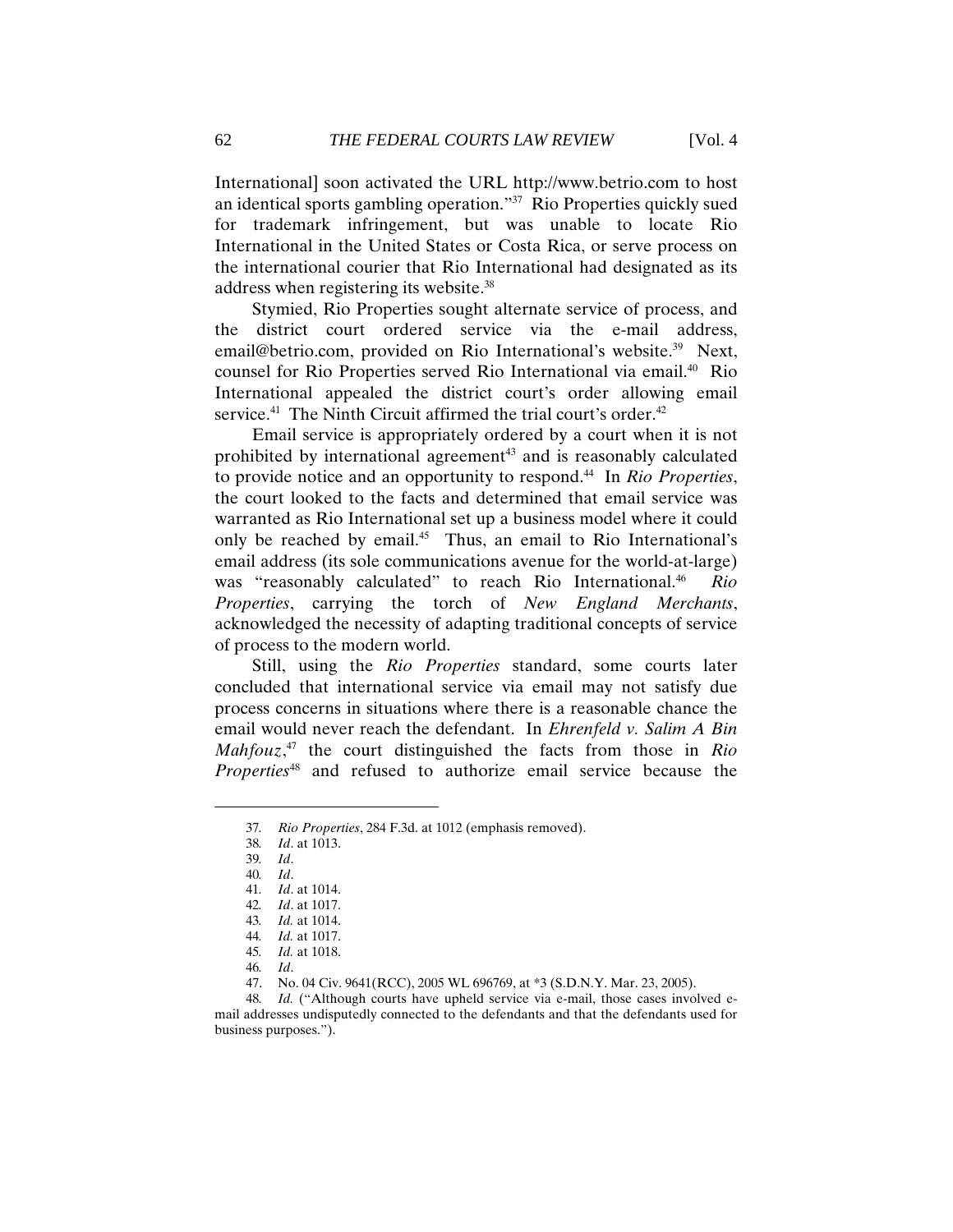defendant's email address was "apparently only used as an informal means [of communication]," and thus was not a reliable enough channel of communication to ensure that the defendant would receive the email.<sup>49</sup>

Courts reaching conclusions similar to those reached in *Ehrenfeld* have done so based on the defendants' infrequency of use, rather than on the logic that electronic communications are uniquely unreliable. Courts that disallowed service of process via email still fall under the rubric of *Rio Properties*<sup>50</sup> in that they accept the concept of service by electronic means where the interests of justice are served.<sup>51</sup> This is particularly true where the defendant has repeatedly evaded traditional service, and where it is uncontested that the defendant used email for business purposes.<sup>52</sup> This makes sense. International electronic service of process requires the plaintiff to obtain a court order; therefore, for the sake of efficiency, a party would naturally exhaust traditional methods of service that do not require a court order.

Moreover, repeated evasion of traditional types of service is likely the tipping point which causes judges to allow electronic service of process. Yet, under the *Rio Properties* rubric, a clever plaintiff could seek a court order to serve a defendant via email prior to attempting traditional methods of service if the plaintiff thought the defendant would likely attempt to evade service.<sup>53</sup> A technologically savvy plaintiff could also use a free online service to automatically track receipt of an email, and would then be able to show that the defendant opened the email containing service of process.<sup>54</sup> For the

<sup>49</sup>*. Id*. at \*4.

<sup>50</sup>*. See* Prewitt Enters., Inc. v. OPEC, 353 F.3d 916, 927-28 (11th Cir. 2003) (denying plaintiff's request to serve defendant via electronic service of process, but adhering to the *Rio Properties* rubric); *see also* U.S. Aviation Underwriters, Inc. v. Nabtesco Corp., No. C07-1221RSL, 2007 WL 3012612 (W.D. Wash. Oct. 11, 2007) (same); Nabulsi v. H.H. Sheikh Issa Bin Zayed Al Nahyan, 2007 WL 2964817 (S.D. Tex. Oct. 2007) (same); *Ehrenfeld*, 2005 WL 696769 (same).

<sup>51</sup>*. See U.S. Aviation Underwriters*, 2007 WL 3012612, at \*2 (refusing to allow electronic service of process, as the factual situation was "unlike *Rio Properties* where the defendant was 'elusive' and 'striving' to evade service of process.").

<sup>52</sup>*. Ehrenfeld*, 2005 WL 696769, at \*3 ("Although courts have upheld service via email, those cases involved e-mail addresses undisputedly connected to the defendants and that the defendants used for business purposes.").

<sup>53.</sup> The plaintiff would want to do this because email service is far more difficult to evade than traditional methods of service. Moreover, by first obtaining the court order, the defendant would have less time to take steps to prevent receipt of email service (i.e., deactivating all email accounts and removing social networking profiles).

<sup>54.</sup> The sender of an email can easily use a free service to receive an automatic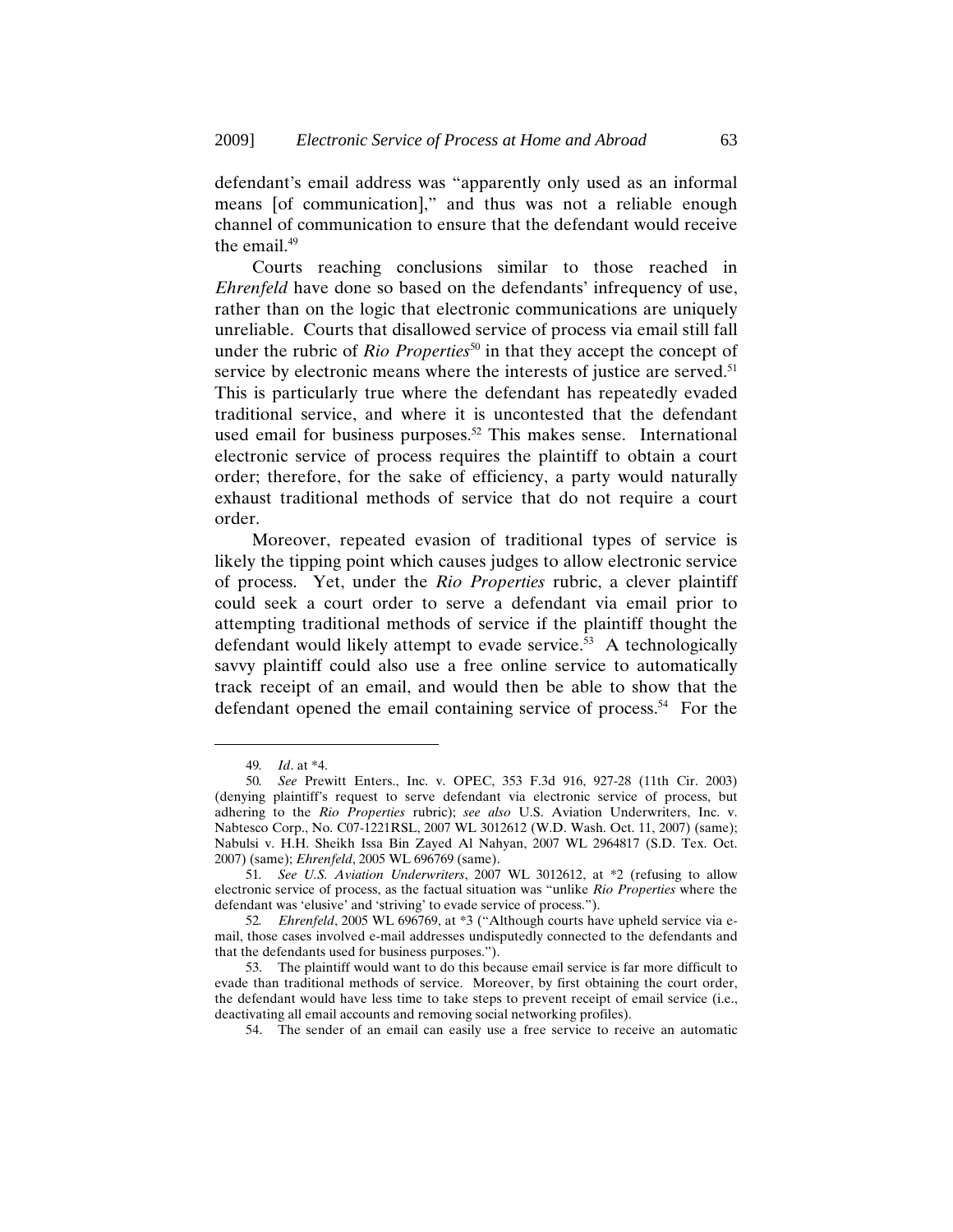same rationales articulated in *New England Merchants National Bank*  and *Rio Properties* which justify electronic service of process in the international context, federal courts should allow electronic service of process in the domestic context.55

#### *B. The English Approach & The Hague Convention*

Some courts cast a skeptical eye towards electronic service of process, yet it is clear that international electronic service of process is permitted in federal courts. The federal courts, however, are not alone. In 1996, long before *Rio Properties*, the Queens Bench Division of the Royal Courts of Justice considered the issue of email service in a sealed proceeding involving what amounted to internetbased blackmail.<sup>56</sup> The case involved a "media personality . . . faced with the prospect of the awesome power of the Internet being used to disseminate defamatory material about [him]."57 The anonymous media personality's counsel received a series of email messages threatening to defame the media personality on a specific date.<sup>58</sup>

The media personality's attorneys could not locate the defendant to personally serve him with a court-issued injunction.<sup>59</sup> From envelope postmarks and fax numbers, counsel knew the defendant was somewhere in Europe, but the only specific address counsel had was the defendant's email account.<sup>60</sup> Sensibly showing "imagination" and pragmatism," the court allowed service on the defendant through email.<sup>61</sup> However, the court required that the defendant receive actual notice of the injunction for it to be enforceable.<sup>62</sup> This wound up being a non-issue as the defendant sent an email message to

confirmation when the recipient opens the email. For example, a simple and free service known as SpyPig offers instant verification of receipt. The sender writes the email in HTML format, and inserts a picture or blank image hosted at a SpyPig server. When the recipient opens the HTML formatted message, the image is loaded from the server, and the logs of the server will reflect when the image is loaded. This creates a record when the email is opened. SpyPig then notifies the sender that the email has been opened. *See* SpyPig Requirements & Limitations, http://www.spypig.com/requirements.php (last visited Oct. 11, 2009).

<sup>55</sup>*. See infra* Part II(B).

<sup>56.</sup> Paul Lambeth & Jonathan Coad, *Serving the Internet: Nowhere to Hide in Cyberspace from a Cyber Lawyer*, 1 CYBERSPACE LAW. 6, 6-7 (1996) *available at* http://www.lectlaw.com/files/elw07.htm.

<sup>57</sup>*. Id*. at 6.

<sup>58</sup>*. Id*.

<sup>59</sup>*. Id*.

<sup>60</sup>*. Id*.

<sup>61</sup>*. Id.* at 7 (counsel describing the court's actions).

<sup>62</sup>*. Id*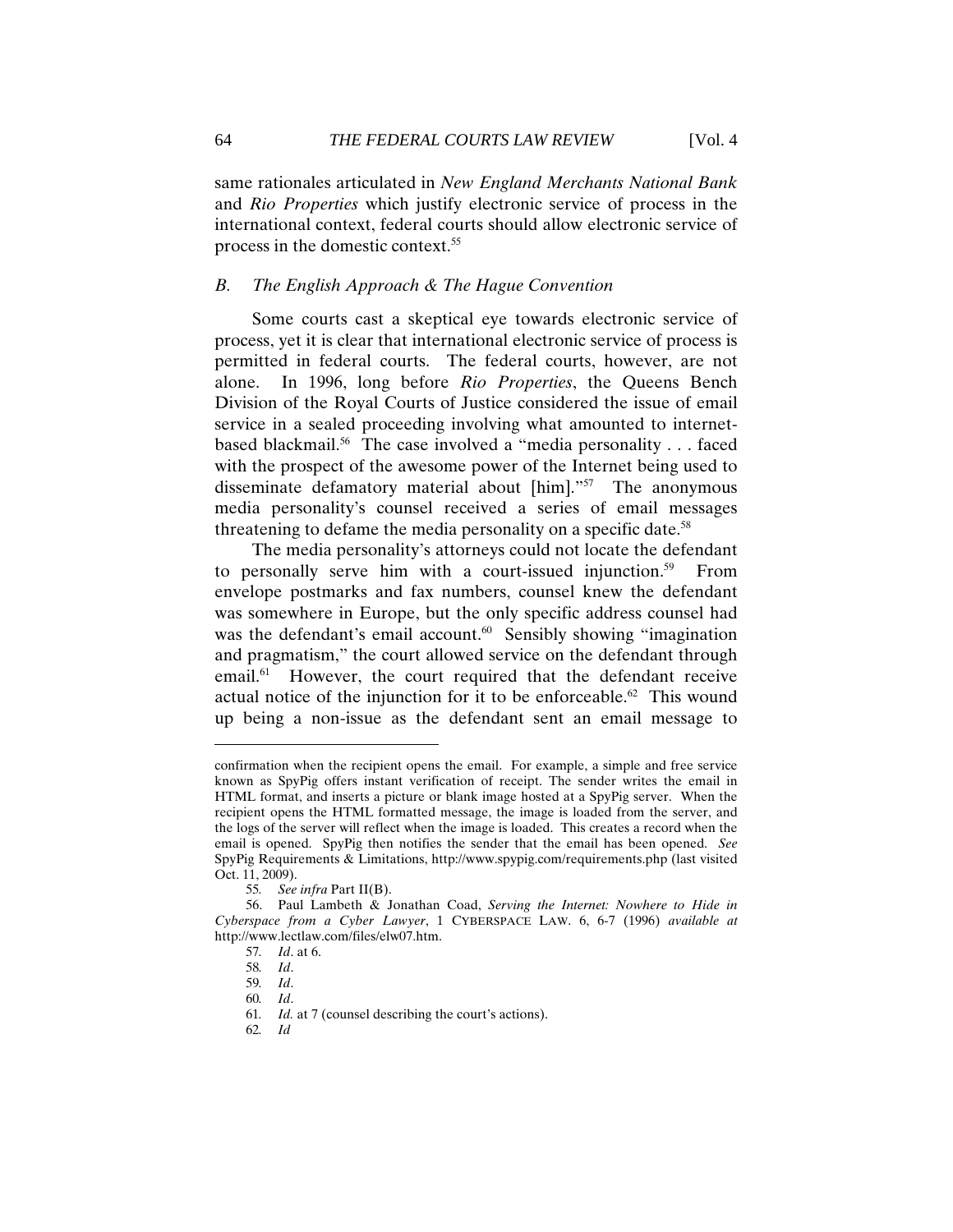plaintiff's counsel acknowledging receipt and withdrawing all threats.63 As the English court recognized, sometimes time is of the essence in service of process situations. Email is quicker, more reliable, and more efficient than most other forms of communication.

The international community has also been receptive to electronic service. International electronic service is addressed by the 1965 Hague Convention on the Service of Judicial and Extra-Judicial Documents in Civil or Commercial Matters (the Hague Convention), $64$  a multi-lateral treaty that provides for internationallyagreed methods of transmitting requests for service on defendants. The Hague Convention has  $69$  member states,<sup>65</sup> and the Supreme Court stated, in dicta, that "compliance with the [Hague] Convention is mandatory in all cases to which it applies."<sup>66</sup>

Because the Hague Convention was drafted in 1965 and has not been superseded or amended by another treaty, it is not shocking that it "neither explicitly authorizes nor explicitly prohibits service of process by e-mail."67 "Article 10(a) of the Hague Convention permits litigants to 'send judicial documents, by postal channels, directly to persons abroad' if the 'State of destination does not object.'"68 Therefore, the Hague Convention may permit service by electronic means to the extent that such means constitute "postal channels" within the meaning of Article  $10(a)$ .<sup>69</sup>

Moreover, the Hague Convention does not apply where the address of the person being served is unknown.<sup>70</sup> This is exactly the type of situation where courts have permitted email service. Thus, the Hague Convention is no impediment to email service and, by virtue of its provision that service may be made in any manner if the state in which the recipient is located does not object, may be construed to

<sup>63</sup>*. Id*. at 8.

<sup>64.</sup> Hague Convention on the Service Abroad of Judicial and Extrajudicial Documents in Civil or Commercial Matters art. 10, Nov. 15, 1965, 20 U.S.T. 361, 58 U.N.T.S. 163.

<sup>65</sup>*. See* Hague Conference Members*,* http://hcch.e-vision.nl/index\_en.php (follow "HCCH Members" hyperlink) (last visited Sept. 27, 2009)*.*

<sup>66.</sup> Volkswagenwerk Aktiengesellschaft v. Schlunk, 486 U.S. 694, 705 (1988).

<sup>67.</sup> Richard J. Hawkins, Comment, *Dysfunctional Equivalence: The New Approach to Defining "Postal Channels" Under the Hague Service Convention*, 55 UCLA L. REV. 205, 224 (2007) (citing Jeremy A. Colby, *You've Got Mail: The Modern Trend Towards Universal Electronic Service of Process*, 51 BUFF. L. REV. 337, 351-52 (2003)).

<sup>68</sup>*. Id.*

<sup>69</sup>*. See id*.

<sup>70.</sup> Hague Convention on the Service Abroad of Judicial and Extrajudicial Documents in Civil or Commercial Matters, *supra* note 64, art. 1.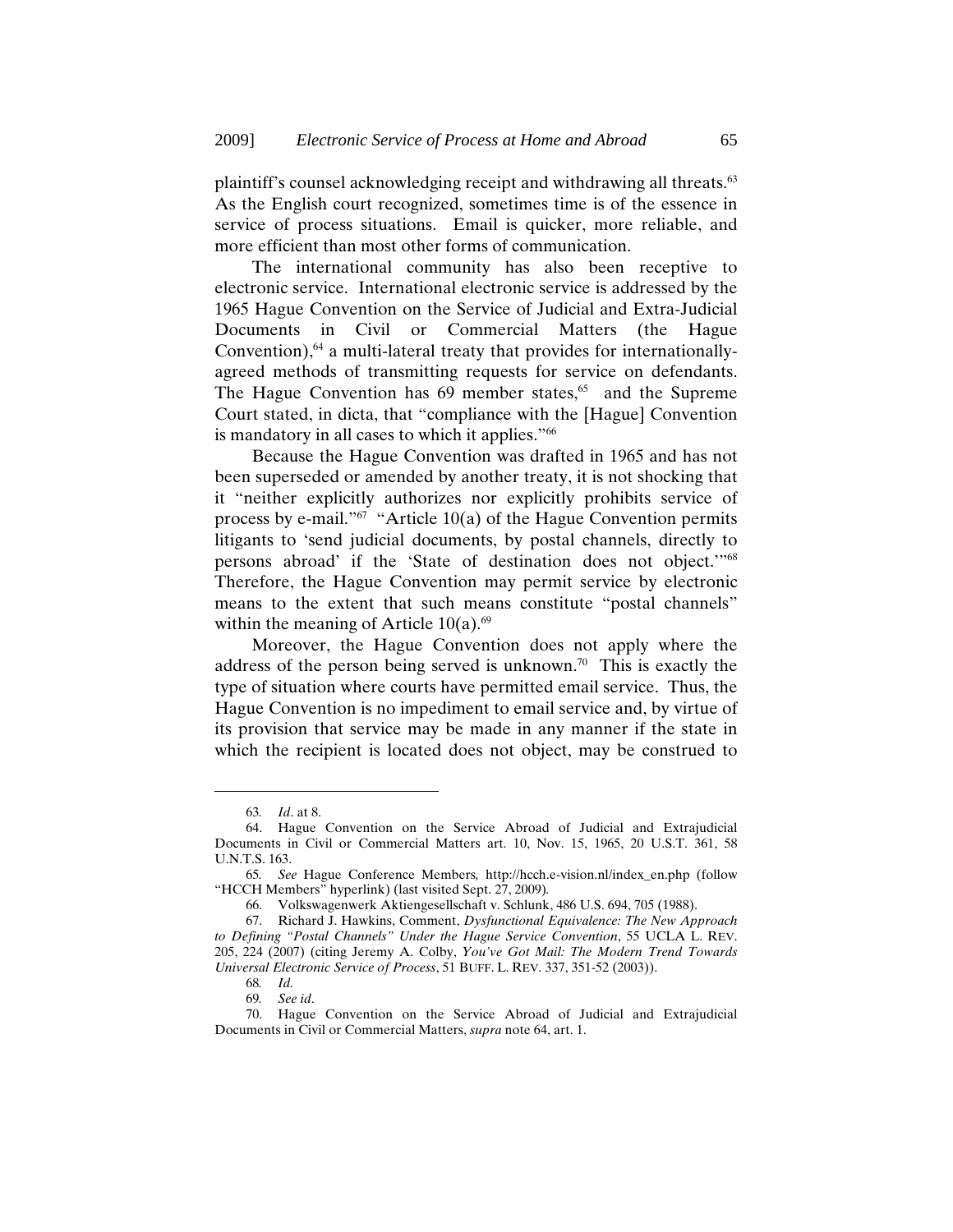permit its use, unless there is a provision in a signatory state to the contrary.71

#### *C. Policies Behind Electronic Service of Process*

Today, the speed of international communication is frighteningly fast and efficient. Anyone hooked into the technological grid via computer or telephone can send a message to a fellow gridder in a matter of seconds. Email and social networking websites, such as Facebook, $72$  are spectacularly successful creatures of the information age. Professionals, laymen, and judges all over the world have rapidly embraced electronic communications and social networking technology for a rainbow of reasons, from networking to knitting. Yet not all forms of electronic service are the same. For example, Twitter "tweets"<sup>73</sup> are not the same as emails, but Facebook messages are.<sup>74</sup> However, a tweet is analogous to a Facebook status update.75

Whenever a new manner of service is authorized, it is important to look at the manner of service itself to determine whether it is a reliable method that provides reasonably calculated notice. The benefits of email are obvious and numerous. The overwhelming majority of Americans use email,<sup>76</sup> and nearly every business organization has an email address. Receipt of an email can be automatically confirmed by the sender when opened by the recipient.77

<sup>71.</sup> David P. Stewart & Anna Conley, *E-mail Service on Foreign Defendants: Time for an International Approach?*, 38 GEO. J. INT'L L. 755, 759 (2007).

<sup>72.</sup> Facebook is arguably the dominant social networking website, and its functions will be described in further detail throughout this Article. ConnectU LLC v. Zuckerberg, 522 F.3d 82, 86 n.1 (1st Cir. 2008) ("As of March 2008, Facebook boasted over 60,000,000 users and had become the fifth most trafficked website in the United States.").

<sup>73</sup>*. See* Hegeman, *supra* note 17 (describing tweets as updates which are limited to 140 characters and accessible online).

<sup>74.</sup> Facebook messages are essentially emails using Facebook's internal email system.

<sup>75.</sup> A Twitter "tweet" is analogous to a Facebook status update as both involve posting a passive message on the user's personal page that others can publicly view. On Twitter, the Twitter account holder posts messages (or "tweets") available publicly to all those able to view the tweet per the account holder's settings. On Facebook, either the account holder can post status messages or others designated by the account holder can post messages on an electronic bulletin board ("wall") on the account holder's user profile page that is visible to members per the account holder's settings.

<sup>76.</sup> Approximately 94% of college-educated people in the United States use the Internet, and it is a reasonable assumption that the majority of those using the Internet also use email. Pew Internet & American Life Project, Demographics of Internet Users, http://www.pewinternet.org/trend-data/whos-online.aspx (last visited Nov. 07, 2009).

<sup>77</sup>*. See* SpyPig, *supra* note 54.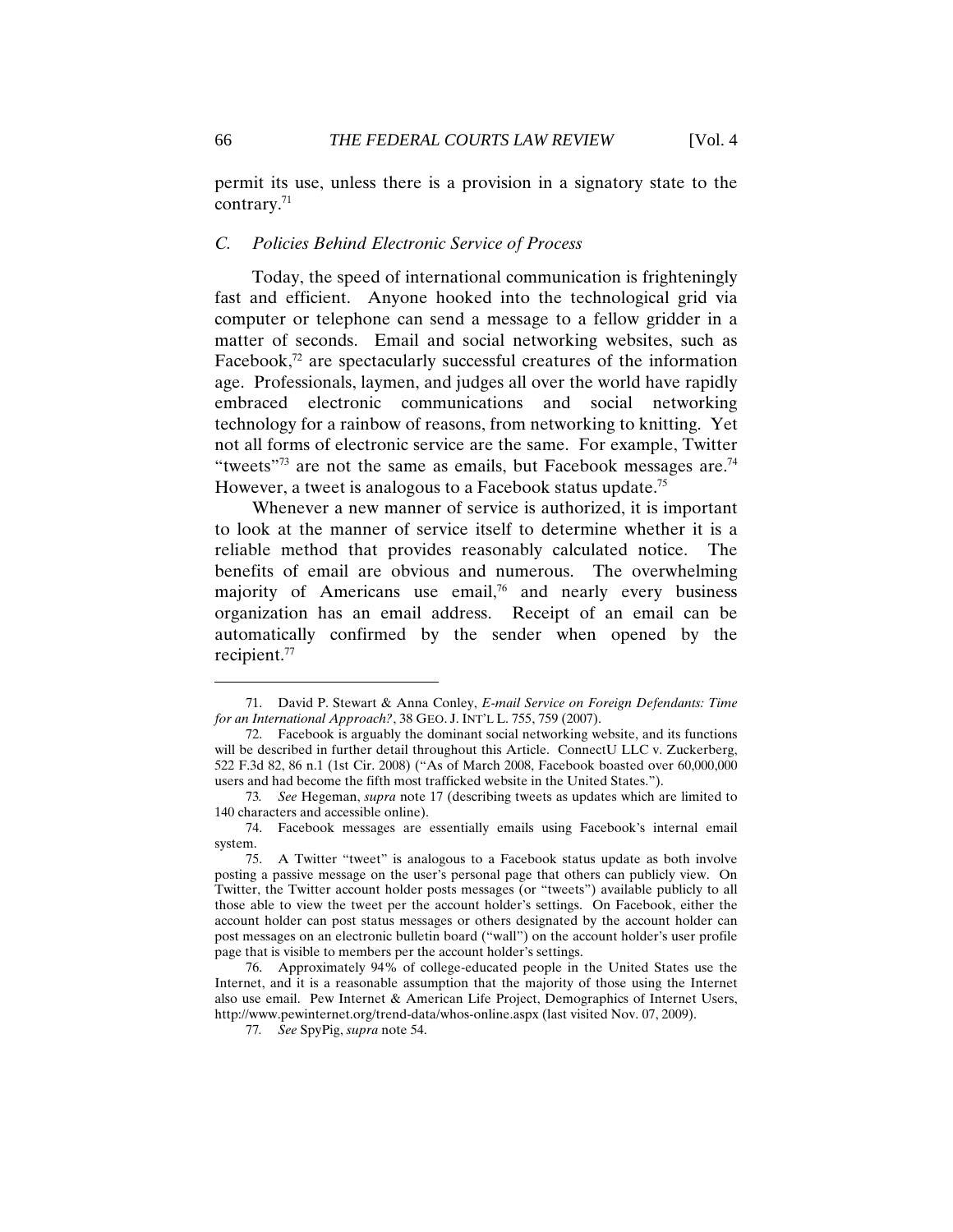In a service of process context, there is a strong efficiency argument for the use of email. An email can be sent for little or no cost and can reach the recipient's inbox literally moments after it is sent. However, the *Rio Properties* court noted that it was "cognizant of [email's] limitations."78 These limitations, articulated by the Ninth Circuit and others, are that normally there is no way to confirm receipt of an email message, technological problems might lead to "controversies over whether a [document] was actually received," and "imprecise imaging technology may make appending [documents] impossible in some circumstances."79

The *Rio Properties* criticisms are no longer valid in the face of recent technological advances. A free service is now available online that automatically confirms and records receipt of an electronic message when the message is opened.<sup>80</sup> Email servers and standardized file formats have eliminated any generalized technological problems articulated by the *Rio Properties* court. Imaging technology has advanced to the point that appending exhibits and attachments is possible in all circumstances.<sup>81</sup> Although *Rio Properties* is less than a decade old, its criticisms are already woefully dated.

Even assuming, arguendo, that the *Rio Properties* criticisms are still legitimate, electronic service of process remains reasonable. Email is often reasonably calculated to provide parties with an opportunity to be heard. Non-electronic service has serious flaws, flaws far beyond the few that exist with modern electronic service.

"The United States Postal Service is vulnerable to human error, resulting in lost mail and deliveries to wrong addresses. Notice by publication also carries imperfections because it can be misprinted . . .

<sup>78.</sup> *Rio Properties*, 284 F.3d at 1018.

<sup>79</sup>*. Id.*; *see also* Matthew R. Schreck, *Preventing "You've Got Mail"TM from Meaning "You've Been Served": How Service of Process by E-mail Does Not Meet Constitutional Due Process Requirements*, 38 J. MARSHALL L. REV. 1121, 1140 (2005) ("There are also a multitude of other problems with permitting service of process by e-mail that contribute to the problem of confirming whether an e-mail was delivered or opened. These problems include: (1) many e-mail users having several e-mail accounts; (2) e-mail accounts often having limitations on the amount of e-mails that can remain in a mailbox at once; (3) problems sending and receiving attached files; and (4) although it is possible in some cases to determine whether an e-mail has been opened, there is currently no way of determining whether an attachment to an e-mail has been opened and read.").

<sup>80</sup>*. See* SpyPig, *supra* note 54.

<sup>81.</sup> The argument that imaging technology may make exhibits illegible is no longer valid. Scanning and imaging technology have now evolved to the point where this argument is moot. Other criticisms of email that stem from the 1980s are equally antiquated in the face of modern computing technology.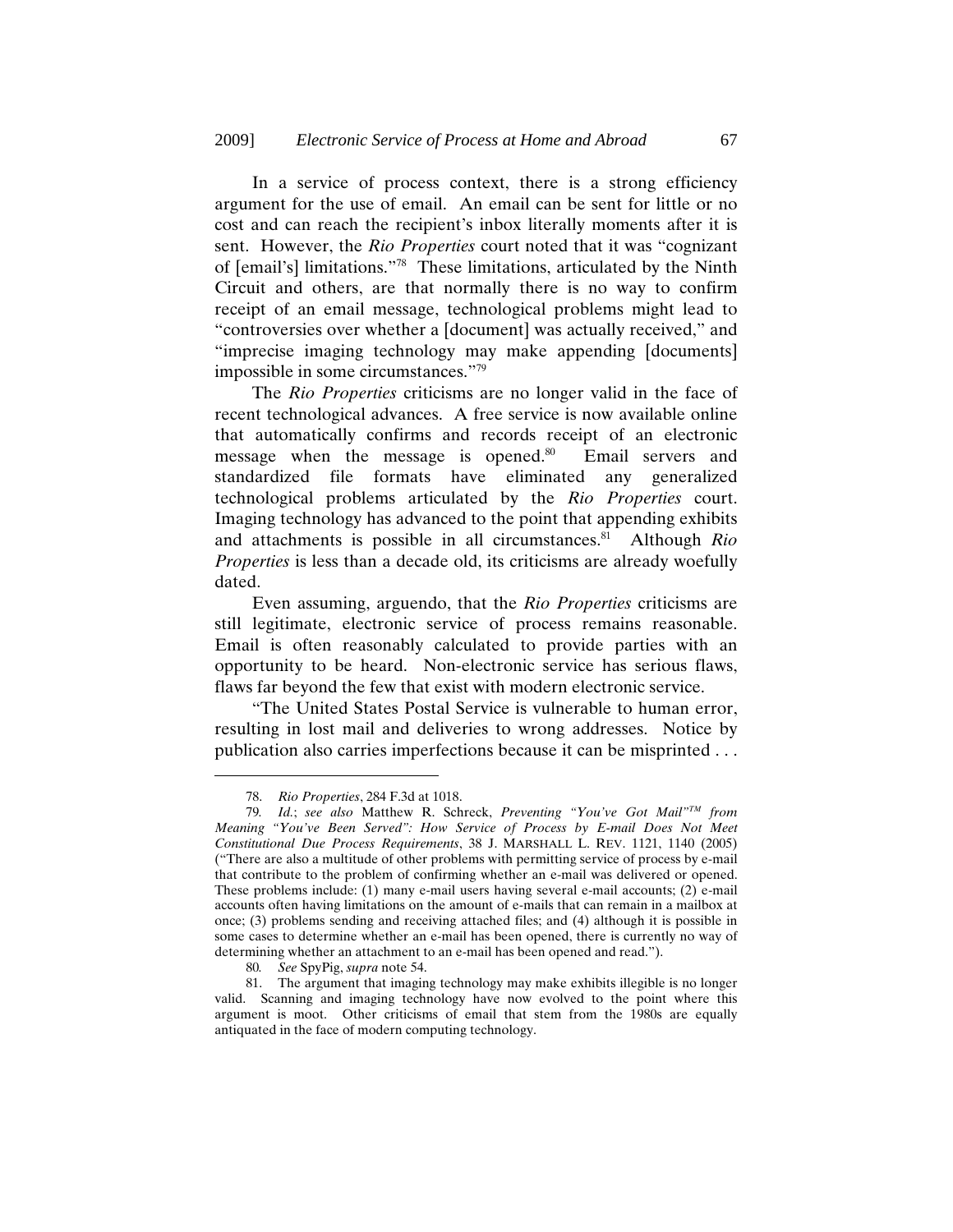every manner of service has its moments of inaccuracy."82 The core of the policy argument and justification behind electronic service of process in an international context is based in pragmatism. Many cases presumably involve defendants who can be served electronically. In these cases, electronic communications are often the most efficient and reliable means of service.

#### III. DOMESTIC ELECTRONIC SERVICE OF PROCESS

#### *A. International Approaches*

In 2008, the Supreme Court of the Australian Capital Territory considered, and allowed, personal service via a message sent on Facebook.<sup>83</sup> Shortly thereafter, in 2009, New Zealand followed suit, citing the Australian case and allowing service of process via Facebook in an intra-familial business dispute. $84$  In the arena of international electronic service, England first allowed email service and a number of federal courts in the United States followed suit.<sup>85</sup> It is likely that history will repeat itself in the international adoption of domestic and international electronic service of process via email and social networking communications, only this time around the United States will follow the lead of Australia and New Zealand.

The first step in considering the efficacy and propriety of electronic service of process via social networking, internationally or domestically, is to understand how social networking works. Using the Australian decision as an example, the technology behind Facebook can be easily understood. Then, once the Australian factual situation is parsed out and viewed with some understanding of the technological background, the Australian court's conclusion that domestic electronic service of process via a Facebook message was appropriate makes perfect sense.

In the Australian case, an Australian law firm made several failed attempts to effectuate service of a default judgment on two

<sup>82.</sup> Kevin W. Lewis, Comment, *E-Service: Ensuring the Integrity of International E-Mail Service of Process*, 13 ROGER WILLIAMS U. L. REV. 285, 302 (2008).

<sup>83</sup>*. See* Bonnie Malkin, *Australian Couple Served with Legal Documents via Facebook*, TELEGRAPH.CO.UK (Dec. 16, 2008), http://www.telegraph.co.uk/news /newstopics/howaboutthat/3793491/Australian-couple-served-with-legal-documents-via Facebook.html (last visited May 13, 2009).

<sup>84</sup>*. See* Rick C. Hodgin, *New Zealand Judge Allows Papers Served via Facebook*, TGDAILY, http://www.tgdaily.com/content/view/41733/118/ (last visited Mar. 16, 2009).

<sup>85</sup>*. See supra* Part II(B).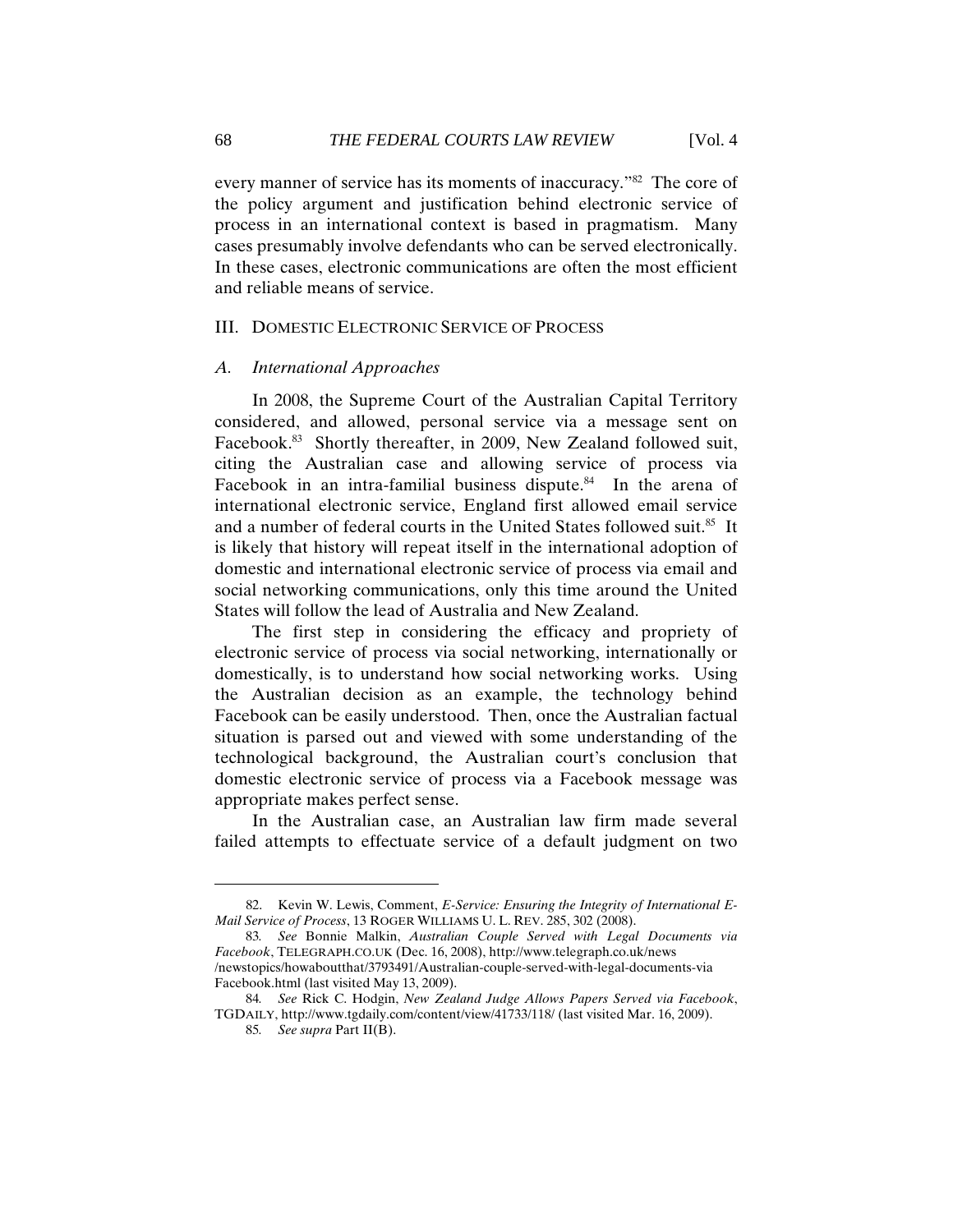Australian defendants in person.<sup>86</sup> Notably, the two defendants had already been served in person regarding the foreclosure proceeding that led to the default judgment, and they both failed to appear in court to defend the matter.<sup>87</sup> The defendants had "public" Facebook profiles,88 meaning that they voluntarily allowed anyone to seek them out and contact them via Facebook.<sup>89</sup> No privacy controls, which would have blocked access to the defendants' Facebook profile by the public, had been implemented by the defendants.

Eventually the Australian court ordered that service of the default judgment be effectuated by three methods: (1) leaving a sealed copy of the order of default judgment at the defendants' last known addresses,  $90$  (2) sending a copy of the order of the default judgment via email to the second defendant, and (3) sending a private message via computer to the Facebook accounts of both defendants informing the defendants of the entry and terms of default judgment.<sup>91</sup>

Sending a private message via Facebook is basically the same as sending an email via a private email server. Facebook incorporates an internal message system that can be treated as an internal email server. $92$  Notice via email has a legion of precedent, and the Australian court authorized service through Facebook's private email server in conjunction with two other methods of service. $93$  In fact, under Federal Rule 4(f)(3) and per *Rio Properties*, international electronic service via a Facebook message could easily be ordered by a federal court.

The due process concerns for a Facebook message mirror those

<sup>86.</sup> Malkin, *supra* note 83.

<sup>87</sup>*. Id.*

<sup>88</sup>*. Id.*

<sup>89.</sup> Profile information submitted to Facebook is by default fully available to users of Facebook who belong to at least one of the profile-holder's networks (*e*.*g*., school, geography, friends of friends). Moreover, a profile-holder's name, network names, and profile picture thumbnail are available to the world through third party search engines. *See* Facebook Principles, http://www.facebook.com/policy.php (last visited May 13, 2009).

<sup>90</sup>*. Facebook Used to Find Defendants in Australian Court Case*, OTTAWA CITIZEN (Sydney), Dec. 15 2008, *available at* http://www.ottawacitizen.com/technology/technology /1081894/story.html.

<sup>91.</sup> Malkin, *supra* note 83.

<sup>92.</sup> While differences exist between Facebook's internal message system and a true email server in the traditional sense, they are trivial in the context of service of process. *See* Facebook Product Overview, http://facebook.com/press/product.php (last visited Oct. 11, 2009).

<sup>93.</sup> Facebook's internal message system allows users to send each other private user-to-user messages available via the Facebook interface, and the court ordered that this method be utilized instead of a Facebook wall posting. *See id*.; Malkin, *supra* note 83.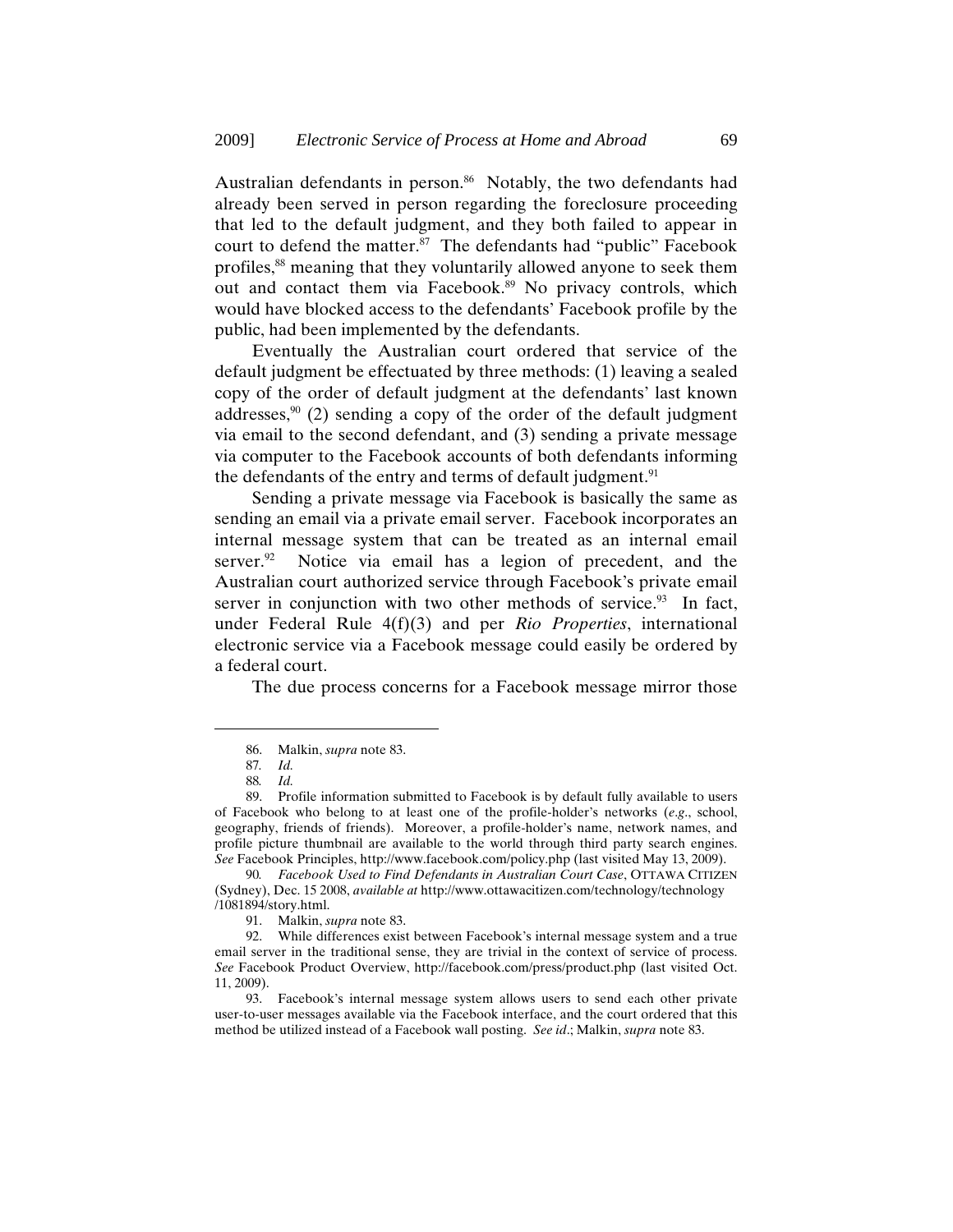for email or, for that matter, any other method of service. The issue is whether a court finds that a Facebook message is reasonably calculated, under all the circumstances, to apprise interested parties of the pendency of the action and afford them an opportunity to present their objections. In many cases, a Facebook message would pass muster.

Such determination would likely turn on how often the user checks the Facebook message center. $94$  The notice requirement can be satisfied by showing that the user checks Facebook frequently. This would not be difficult to ascertain, as Facebook displays when a user takes an action and other informational blurbs that would demonstrate a user's frequency of activity (e.g., if the user posts on another user's Facebook wall or comments on another user's photos or notes, the posting is dated).

Facebook allows users to post messages, documents, and Internet links on other user's public Facebook wall,<sup>95</sup> which are spaces on every user's profile page that the world-at-large can see.<sup>96</sup> Although Facebook wall postings are truly sui generis, they are analogous to postings on a virtual bulletin board that are accessible to anyone with an Internet connection, and in that they can link to postings on other bulletin boards and hold large documents, photos, and videos.

Service via a public wall posting on Facebook should, accordingly, pass constitutional muster in the United States. Satisfying the notice requirement via a public posting on a Facebook wall would likely be easier than doing so with a private message or email. Facebook wall postings are dated where they are posted, and the user can disable the wall or control who can see posted messages, as well as delete or further comment on wall postings.<sup>97</sup>

Assuming that the user allows a wall posting by a party attempting to effectuate service, it would be far easier to show that the user received actual notice.<sup>98</sup> If the user logs onto Facebook and

<sup>94.</sup> This is where the difference between Facebook's internal message system and a true email server would come into play. Facebook's internal message system requires you to log onto Facebook to check your Facebook messages, thus a user cannot enable forwarding as they could with a traditional email server. However, this is countervailed by Facebook's default enabling of an automatic email message sent by Facebook to the user's registered email address alerting them to the message. Moreover, like traditional email, Facebook messages are also instantly accessible via any personal data assistant ("PDA").

<sup>95.</sup> If a Facebook profile has been designated "private" only users who have been granted access to a profile are able to post on that particular wall.

<sup>96</sup>*. See* Facebook Product Overview, *supra* note 92.

<sup>97</sup>*. See* Facebook Product Overview, *supra* note 92*.*

<sup>98.</sup> Although actual notice is not necessary to satisfy due process, the point is still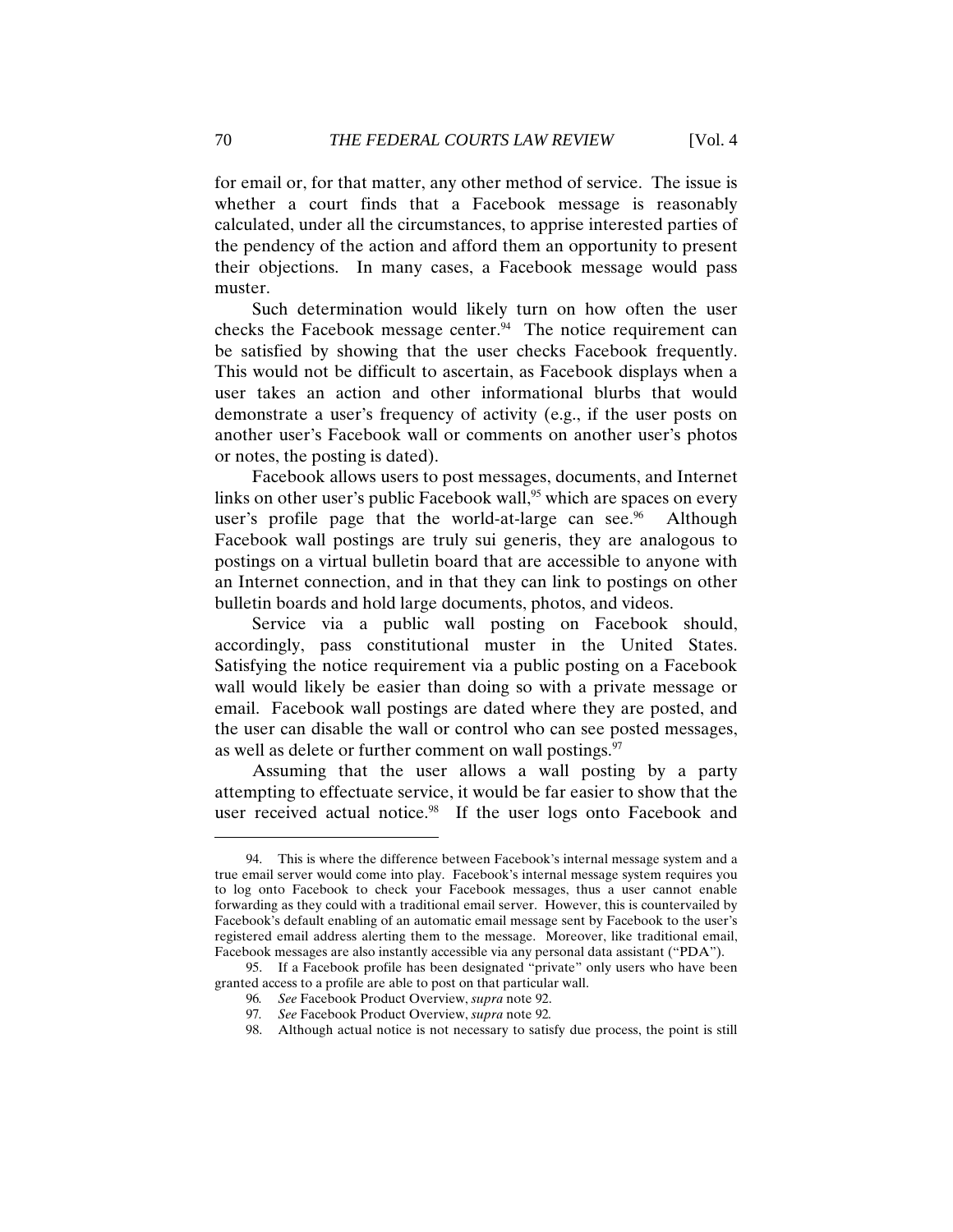views his or her profile, the user would not be able to ignore a public wall posting because it is immediately visible to the user and all the user's friends. By default, the user would receive an email to the email account tethered to the user's Facebook registration notifying the user of the posting and including a portion of the posted text. Here, service considerations conflict with privacy concerns; the friends and family of the user would be able to view the notice, making it more likely that the user would learn of the notice through collateral sources.

It is likely that the user receiving notice via public posting on the user's Facebook page would delete the posting after reading it, as the user would not want an embarrassing legal notice cluttering his or her Facebook page. This deletion would serve as compelling evidence that the user was actually notified. Since a Facebook user chooses to allow wall postings and to make them public, he in essence invites the world to communicate publicly with him; therefore, questions related to privacy of service likely would be avoided due to the user's own actions and selected Facebook settings.

Still, the Australian and New Zealand Facebook service decisions involved domestic service of process.<sup>99</sup> Currently, the Federal Rules do not allow domestic electronic service of process, although constitutional considerations permits such service, and common sense and efficiency favor its use.

#### *B. Allowing Domestic Electronic Service of Process in the Federal Courts*

The Judicial Conference of the United States should propose amendments for domestic electronic service of process for the same reasons the Federal Rules allow electronic service of process in an international context.<sup>100</sup> In the past, some have argued, "There are several technological problems with permitting service of process by e-mail. Most of these problems go to one major disadvantage; there is no way to confirm that a defendant actually has notice of a claim against him."<sup>101</sup> There is now an easy and free way to automatically

salient as it bolsters the reliability of Facebook as a notice medium and illustrates parallel methods of service between the electronic realm, where Facebook walls could be used, and the paper world, where posting on the front door is acceptable.

<sup>99</sup>*. See* Malkin, *supra* note 83; Hodgin, *supra* note 84.

<sup>100</sup>*. See supra* Part II(A).

<sup>101.</sup> Schreck, *supra* note 79, at 1135.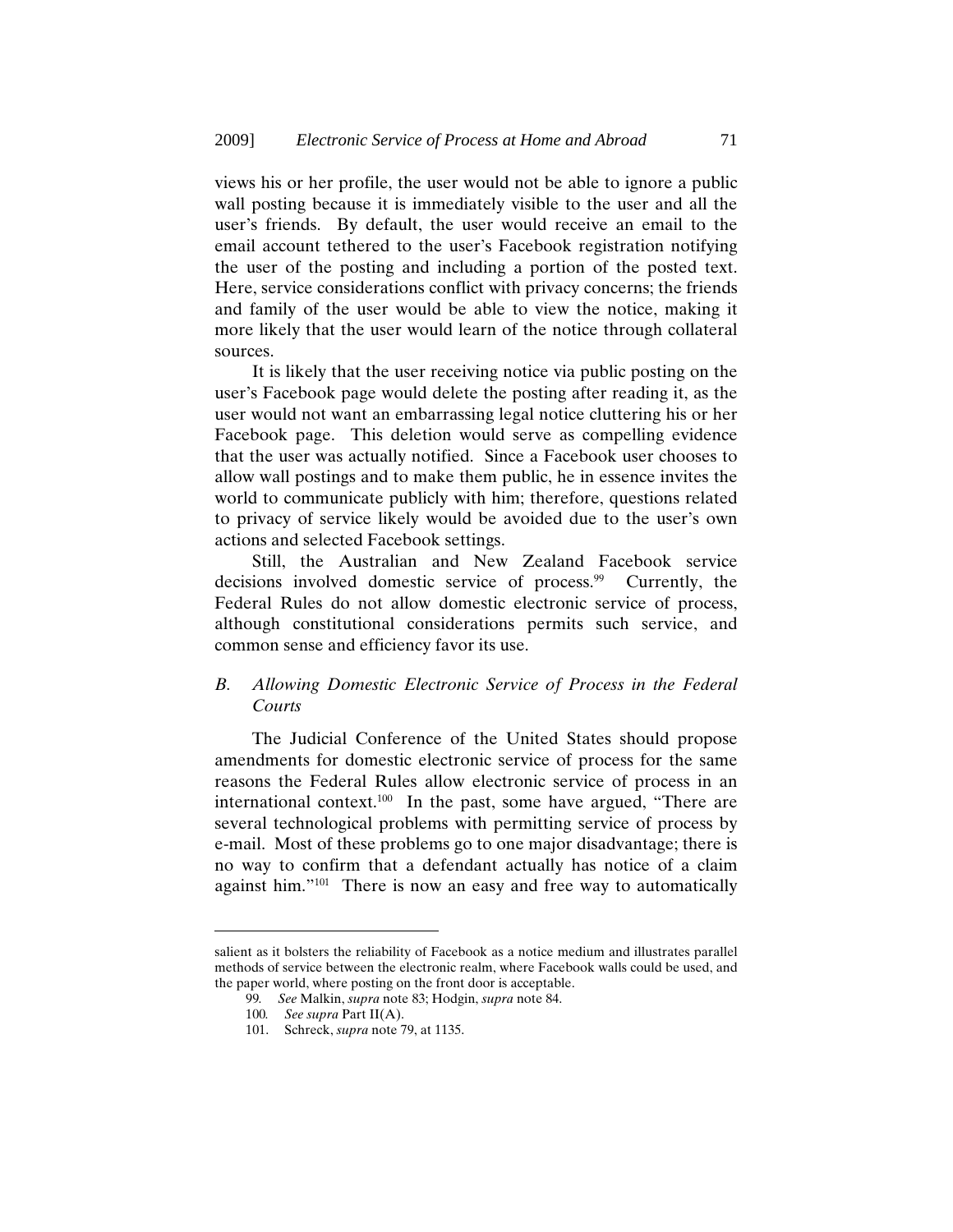confirm receipt of an electronic message.<sup>102</sup> Methods currently allowed under the Federal Rules, such as leaving a copy with someone at the defendant's dwelling house or abode, cannot easily and automatically be confirmed. Still, email accounts are free to create, and a defendant may have dozens of email accounts that go unchecked for years. Likewise, a defendant served via Facebook may never check his or her Facebook account.

Therefore, as is the trend in international electronic service of process, a plaintiff should be required to make some showing that the electronic medium that he is attempting to use to serve the defendant has been recently used by that defendant. To do so, the plaintiff could show the court a message that he recently received from the defendant via the electronic medium. Depending on the factual circumstances, the court could logically infer from this that the defendant currently utilizes that electronic medium. Moreover, if the plaintiff used an automatic verification service, he could simply present the court with the logged record showing that the defendant accessed the email which contained the service of process.

Much has also been made of the argument that a defendant could claim that email service was treated as "junk" email by the defendant's email service or that he deleted the email containing service without opening it because he did not recognize the sender.<sup>103</sup> Again, these problems could be overcome by requiring the plaintiff to make some showing that the defendant has used the electronic medium. Then, if the defendant had received and responded to an email from the plaintiff, the court could logically infer that the plaintiff's email address was not treated as a "junk" sender by the defendant's email server, and that the defendant should have recognized the sender of the email. Further, if the plaintiff has evidence that the defendant opened the email containing service of process, the defendant's claims that the email was sorted as "junk" or that he did not recognize the sender's address would be implausible.

Criticisms regarding the technological limitations of email fail in light of the advances in technology. System compatibility problems

<sup>102</sup>*. See* SpyPig, *supra* note 54.

<sup>103.</sup> Schreck, *supra* note 79, at 1136-37 ("A second problem with confirmation is that over half of Americans delete e-mail messages without opening them, especially if the sender is someone that they do not know or if the e-mail looks suspicious. The reasons that e-mail users delete mail from those they do not know varies, ranging from spam to the fear of getting a virus. Some e-mail users even delete or skip messages because the subject heading does not appear important or because the message is from someone they do not know.") (internal citations omitted).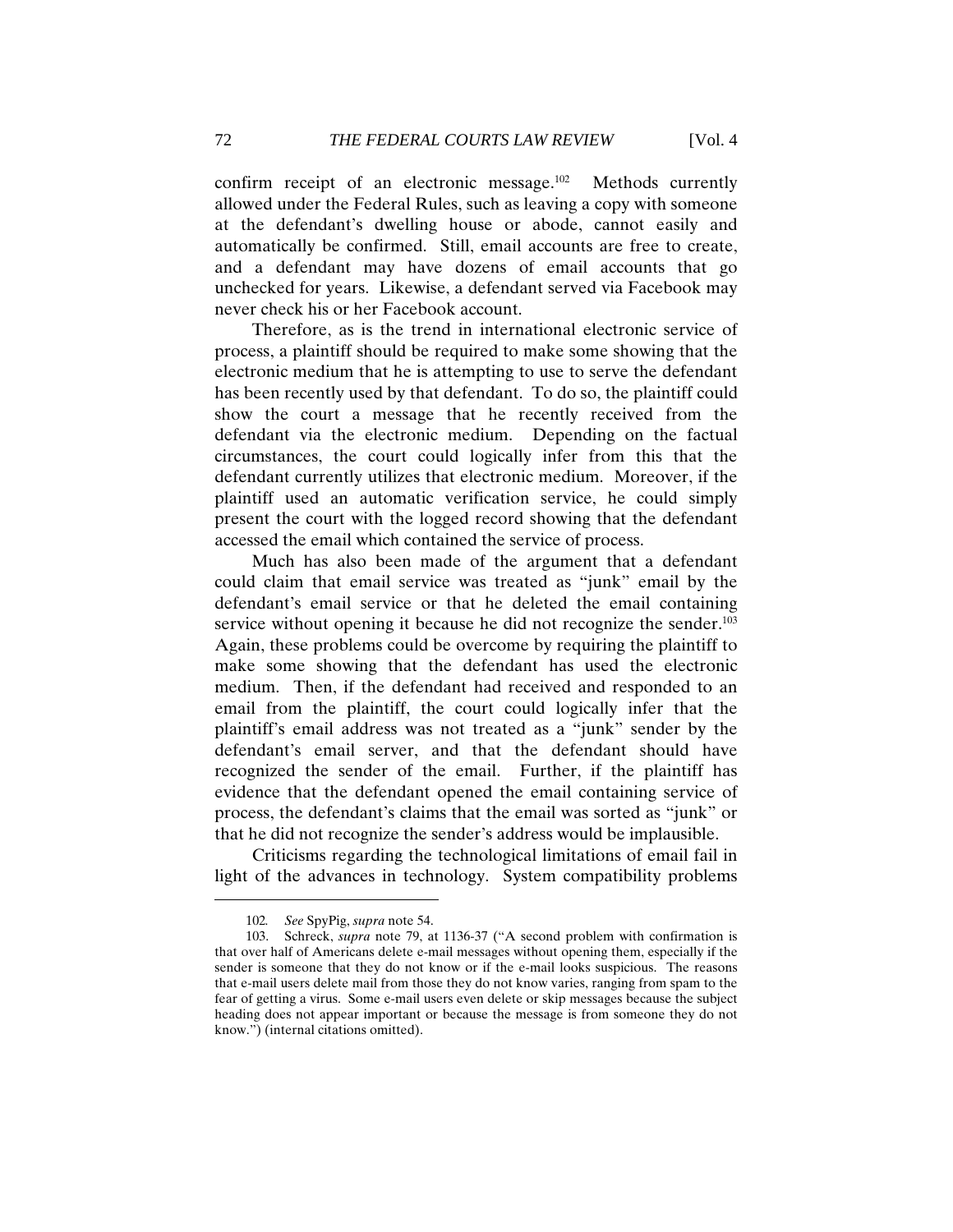which cause controversies over whether an exhibit or attachment was actually received are moot in light of the standardized file formats utilized by federal courts in electronic filings.104

Arguments that imprecise imaging technology can make appending exhibits and attachments impossible to read are similarly antiquated in the age of electronic filing and standardized file formats. Additionally, the concern that email inboxes could be "full" and unable to receive more email is laughable in light of the near unlimited amount of email storage space anyone can acquire for no cost. Lastly, free services now provide instant verification that an email was received and opened, making criticisms of email receipt as "unverifiable" moot.<sup>105</sup>

The strongest criticism remaining against electronic service of process is that it lacks the ritual function that only paper-based, inhand service can provide.<sup>106</sup> Since hand delivery of a paper document is already unusual, receipt of a paper document from a process server ensures that service is taken seriously. Hand delivered service of process is stamped into American culture. Hence the popularity of the ubiquitous term "you got served," a phrase that has morphed beyond its service of process origins into one whose urban meaning "is street talk for 'you have been defeated and thoroughly humiliated.'"107 This terminological metamorphosis unintentionally highlights the embarrassing and monumental nature of being served with process, and thus the ritual function of service of process. Since this ritual function is unique to the common law, the absence of ritual in electronic international service of process is less important than it is in a domestic context.

However, by instituting electronic filing, federal courts have dismissed the ritual importance of paper as relatively trivial. If the ritual weight of paper documents were a cardinal policy consideration, federal courts would mandate that important documents be filed in

<sup>104</sup>*. See Document Issues & Resolutions*, ANNOUNCEMENTS (PACER Service Center, San Antonio, Tex.), April 2007), at 1, http://pacer.psc.uscourts.gov/announcements /quarterly/qa200704.pdf (mandating filing in PDF format); *see also* Patrick Marshall, *PDF Seen Gaining on Paper as Storage Medium*, GOVERNMENT COMPUTER NEWS, Jan. 22, 2009, http://gcn.com/articles/2009/01/22/aiim-study-on-pdf-format.aspx (noting 90% of organizations are using the PDF format for long-term storage of scanned documents).

<sup>105</sup>*. See* SpyPig, *supra* note 54.

<sup>106</sup>*. See generally* Hagmeyer v. U.S. Dep't of Treasury, 647 F. Supp. 1300, 1303 (D.D.C. 1986) (noting that one of the functions of service of process is to provide "a ritual that marks the court's assertion of jurisdiction over the lawsuit.").

<sup>107.</sup> Dave Kehr, *A Hip-Hop Dance Team Duels Some Menacing White Boys*, N.Y. TIMES, Jan. 30, 2004, at E11.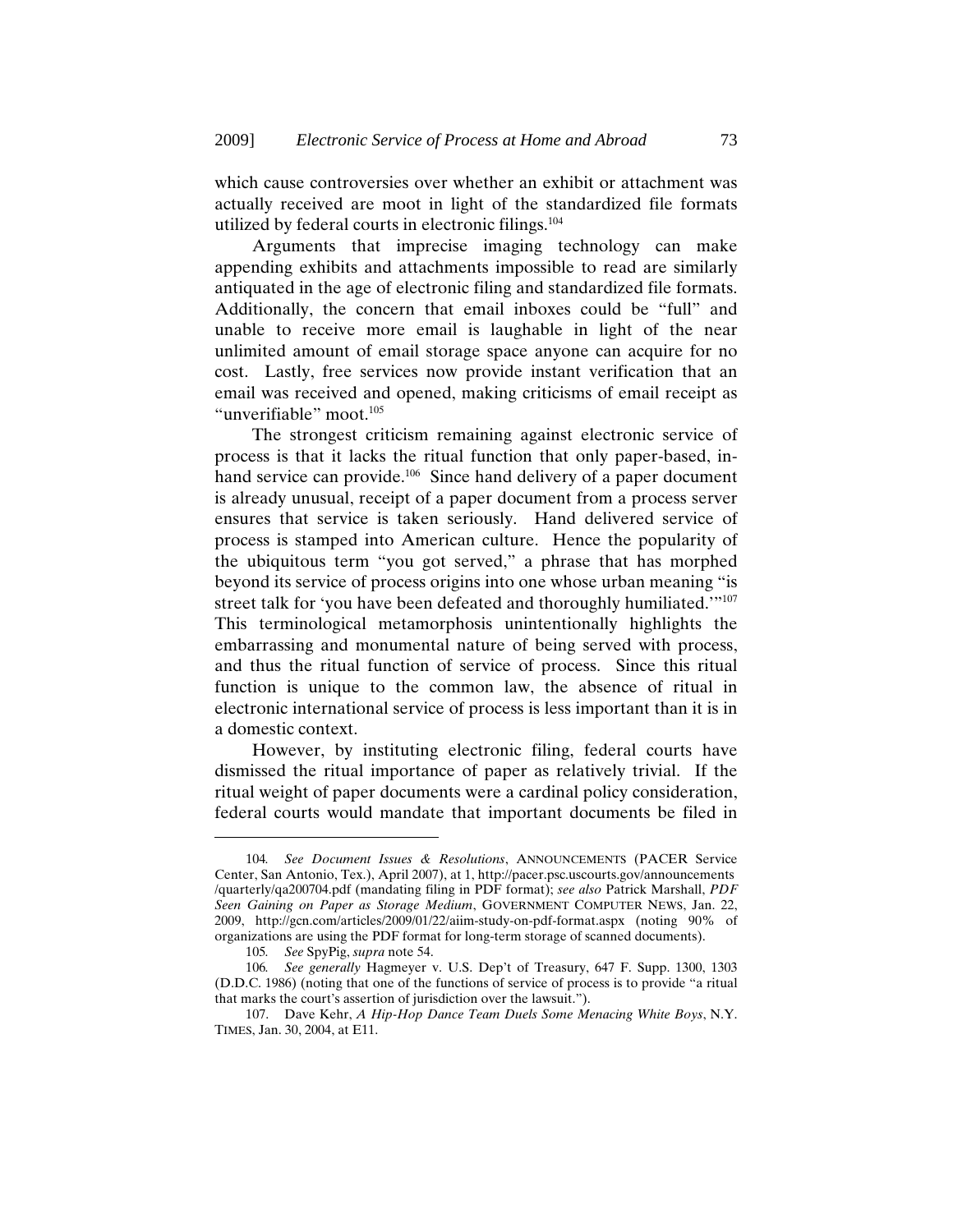paper form, but that is not the case. Also, paper-based service of process is conducive to evasion—a calculating defendant can easily detect and evade a process server. This is not so with service via email.

Though a defendant could still delete an email that he suspects contains service of process, the very act of deletion would validate the fact that the defendant was aware of being served. Therefore, the deleting defendant would have been successfully served when the email went into his email inbox and he became aware it contained service of process. Deletion would be an ostrich-like attempt to evade. This is analogous to a defendant tearing up paper-based service of process after service was mailed to him or posted on his door.

Even if all the arguments against electronic service of process hold true, when electronic service of process is used as a secondary or tertiary channel of service it is more secure and more reliable than the channels currently used. Federal courts already allow service via means that are less reliable than normal channels, provided that more reliable channels are first exhausted.

Electronic documentation is already the norm in federal courts; service of process is the last true paper holdout in federal practice. "A modern trend exists in the law toward universal electronic service,"108 and as far back as 2003, academics have advocated the adoption of electronic service of process.109 Technology has evolved to the point that electronic service is superior to many forms of traditional service. Electronic service should now be treated as an equal to paper media by the Federal Rules.

#### IV. PROPOSED AMENDMENTS TO THE FEDERAL RULES OF CIVIL PROCEDURE

Federal Rule 4, governing service of process, is highly segmented. Thus, a single provision addressing domestic electronic service of process would run contrary to the current rule rubric. The proposed amendments will be addressed and explained individually. Together, these changes would allow domestic and international electronic service of process in situations not involving minors and incompetent persons where the plaintiff can demonstrate that the defendant has accessed the electronic medium to where process is

<sup>108.</sup> Colby, *supra* note 67, at 337.

<sup>109</sup>*. Id*. at 372.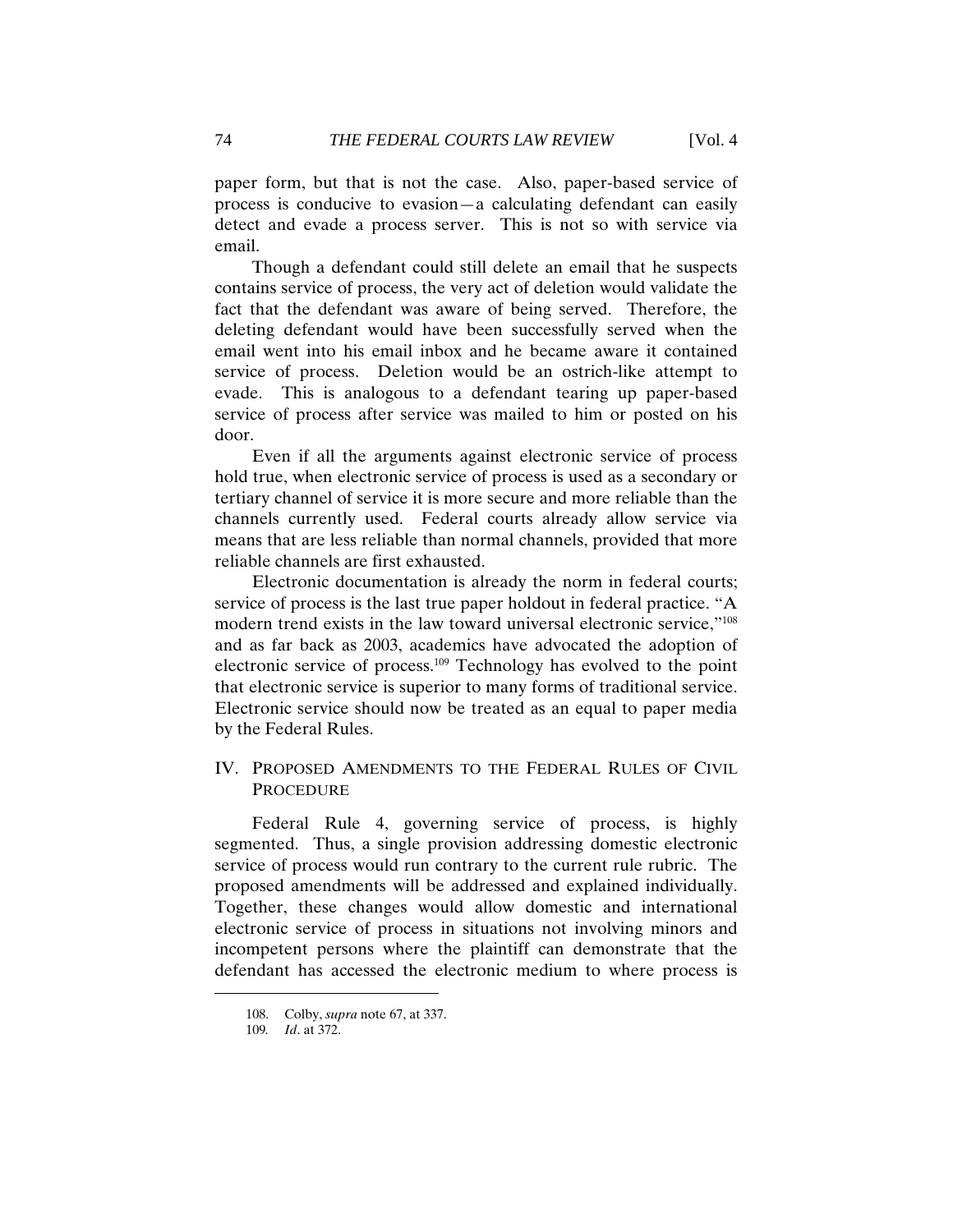being served within the past 60 days.

The final portion of Federal Rule  $4(d)(1)(G)$  should be amended to include the phrase "including electronic means to a location previously accessed by the defendant within 60 days before the request is sent." This would simply allow electronic communications, along with first-class mail, to be used to request waiver. Electronic communications sent to an electronic medium accessed by the defendant within 60 days are certainly as reliable as first-class mail. Therefore, following the amendment, Federal Rule 4(d), Waiving Service, would read as follows:

(d)(1) Requesting a Waiver. An individual, corporation, or association that is subject to service under Rule  $4(e)$ , (f), or (h) has a duty to avoid unnecessary expenses of serving the summons. The plaintiff may notify such a defendant that an action has been commenced and request that the defendant waive service of a summons. The notice and request must:

(A) be in writing and be addressed:

(i) to the individual defendant; or

(ii) for a defendant subject to service under Rule 4(h), to an officer, a managing or general agent, or any other agent authorized

by appointment or by law to receive service of process;

(B) name the court where the complaint was filed;

(C) be accompanied by a copy of the complaint, 2 copies of a waiver form, and a prepaid means for returning the form;

(D) inform the defendant, using text prescribed in Form 5, of the consequences of waiving and not waiving service;

(E) state the date when the request is sent;

(F) give the defendant a reasonable time of at least 30 days after the request was sent—or at least 60 days if sent to the defendant outside any judicial district of the United States—to return the waiver; and

(G) be sent by first-class mail or other reliable means, *including electronic means to a location previously accessed by the defendant within 60 days before the request is sent*.

Federal Rule 4(e)(2)(D) should be added to Federal Rule  $(4)(e)(2)$ . The new provision would read "delivering a copy of each by electronic means at a location previously accessed by the individual within 60 days before the copy is delivered." Following the amendment Federal Rule 4(e)(2) would read: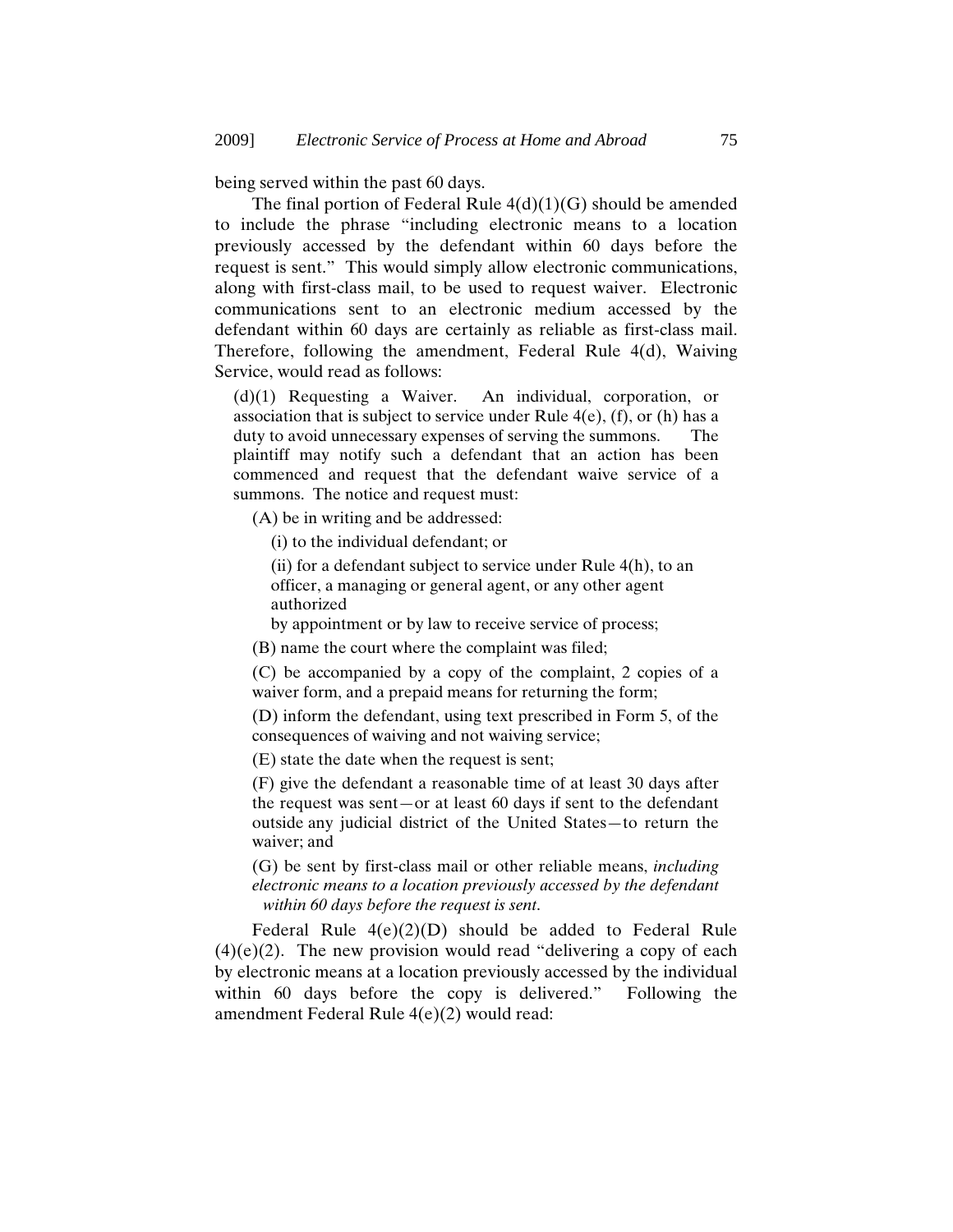(e) Serving an Individual Within a Judicial District of the United States. Unless federal law provides otherwise, an individual—other than a minor, an incompetent person, or a person whose waiver has been filed—may be served in a judicial district of the United States by:

(1) following state law for serving a summons in an action brought in courts of general jurisdiction in the state where the district court is located or where service is made; or

(2) doing any of the following:

(A) delivering a copy of the summons and of the complaint to the individual personally;

(B) leaving a copy of each at the individual's dwelling or usual place of abode with someone of suitable age and discretion who resides there; or

(C) delivering a copy of each to an agent authorized by appointment or by law to receive service of process*; or*

*(D) delivering a copy of each by electronic means at a location previously accessed by the individual within 60 days before the copy is delivered.* 

Federal Rule  $4(f)(2)(C)$  should be amended to add a new section,  $4(f)(2)(C)(iii)$ : "delivering a copy of the summons and of the complaint by electronic means at a location previously accessed by the individual within 60 days before the summons and complaint are delivered." The section would then read:

(f) Serving an Individual in a Foreign Country. Unless federal law provides otherwise, an individual—other than a minor, an incompetent person, or a person whose waiver has been filed—may be served at a place not within any judicial district of the United States:

(1) by any internationally agreed means of service that is reasonably calculated to give notice, such as those authorized by the Hague Convention on the Service Abroad of Judicial and Extrajudicial Documents;

(2) if there is no internationally agreed means, or if an international agreement allows but does not specify other means, by a method that is reasonably calculated to give notice:

(A) as prescribed by the foreign country's law for service in that country in an action in its courts of general jurisdiction;

(B) as the foreign authority directs in response to a letter rogatory or letter of request; or